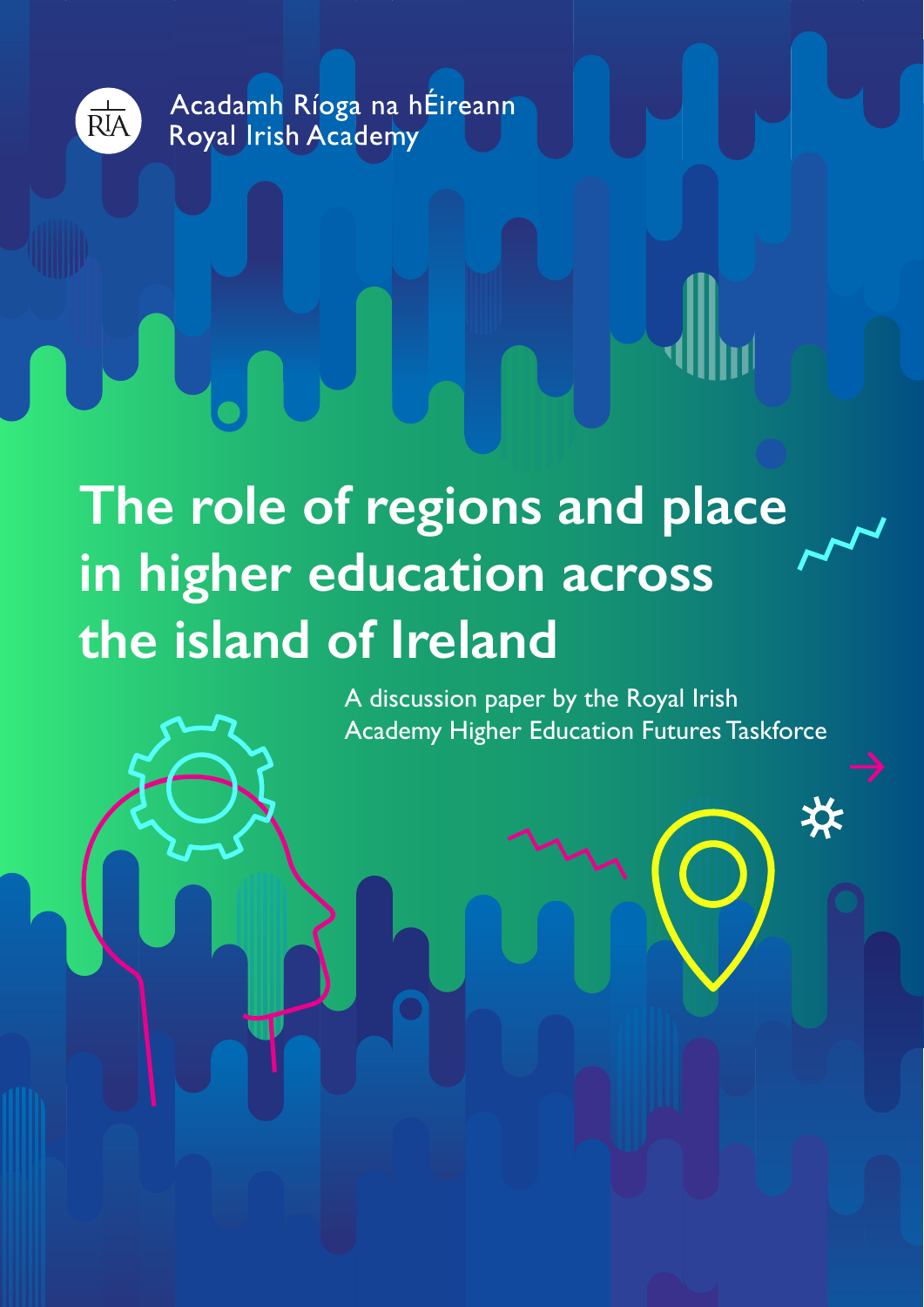## **PREAMBLE**

*In an era of rapidly changing and unprecedented global challenges, the landscape of higher education continues to evolve. The benefits of higher education are many, for the individual, for society and for the economy: from advancing knowledge and criticalthinking skills and improving health and life expectancy, to enhancing social cohesion and diversity and increasing the quality of civic life. However, the intensifying climate crisis and extreme environmental disruption; the displacement of millions of people and mass migration; demographic change and geopolitical instability; economic and social inequality and cyber-attacks on democracy, pose unprecedented global challenges requiring holistic and creative responses. Mastering these challenges will also galvanise the modernisation of the landscape of higher education on the island of Ireland, in Europe and globally.* 

*The Royal Irish Academy Higher Education Futures Taskforce was established in September 2020 to debate, identify and present a bold but viable vision for the higher education sector on the island of Ireland in the years ahead. The Taskforce paid special attention*  to the development of the higher education ecosystem over the longer term and how its development may affect and change the *policy and structural framework for higher education on the island of Ireland. How must we reshape higher education to meet changing societal needs and urgent global challenges?*

*Existing higher education policies date from 2009 (in Northern Ireland) and 2011 (in Ireland) but the landscape has changed substantially since that time. Recent drivers of change include: the development of technological universities; enhanced emphasis on linkages with the further education sector; commitment to greater north–south collaboration in higher education provision and research; the UK's departure from the European Union; new modes of delivery in the higher education sector, accelerated by the impact of the COVID-19 pandemic; and a growing awareness of the value of a strong science–policy dialogue.* 

*The establishment of the new Department of Further and Higher Education, Research, Innovation and Science (DFHERIS) in Ireland offers an exciting opportunity to refresh strategic priorities for higher education and research, and to develop further the immense reservoir of expertise and talent housed and nurtured within higher education on the island. These ambitions are bolstered by the Department for the Economy (Northern Ireland)'s long-term vision of a higher education sector that is vibrant and of international calibre; pursues excellence in teaching and research; plays a pivotal role in the development of a modern, sustainable knowledgebased economy; supports a confident, shared society; and recognises and values diversity.* 

*Informed by recommendations and analysis provided by over 100 organisations, stakeholders, interested parties and individuals in response to an extensive consultation exercise, the Taskforce has produced five papers on the future of higher education in Ireland and Northern Ireland. The titles of the five papers are:*

- *1) Higher education on the island of Ireland in 2035: a values-based vision of institutions advancing society, culture and the economy*
- *2) The future landscape of higher education*
- *3) Regions and place in higher education on the island of Ireland*
- *4) Equality, diversity and inclusion in higher education*
- *5) Re-imagining research and innovation in higher education in Ireland and Northern Ireland*

This paper considers the role of regions and place in higher education in Ireland and Northern Ireland and is based on the work of *the Royal Irish Academy Higher Education Futures Taskforce Regions and Place Working Group. Other position papers will address in detail some subjects that are briefly referenced in this paper.* 

*(October 2021)*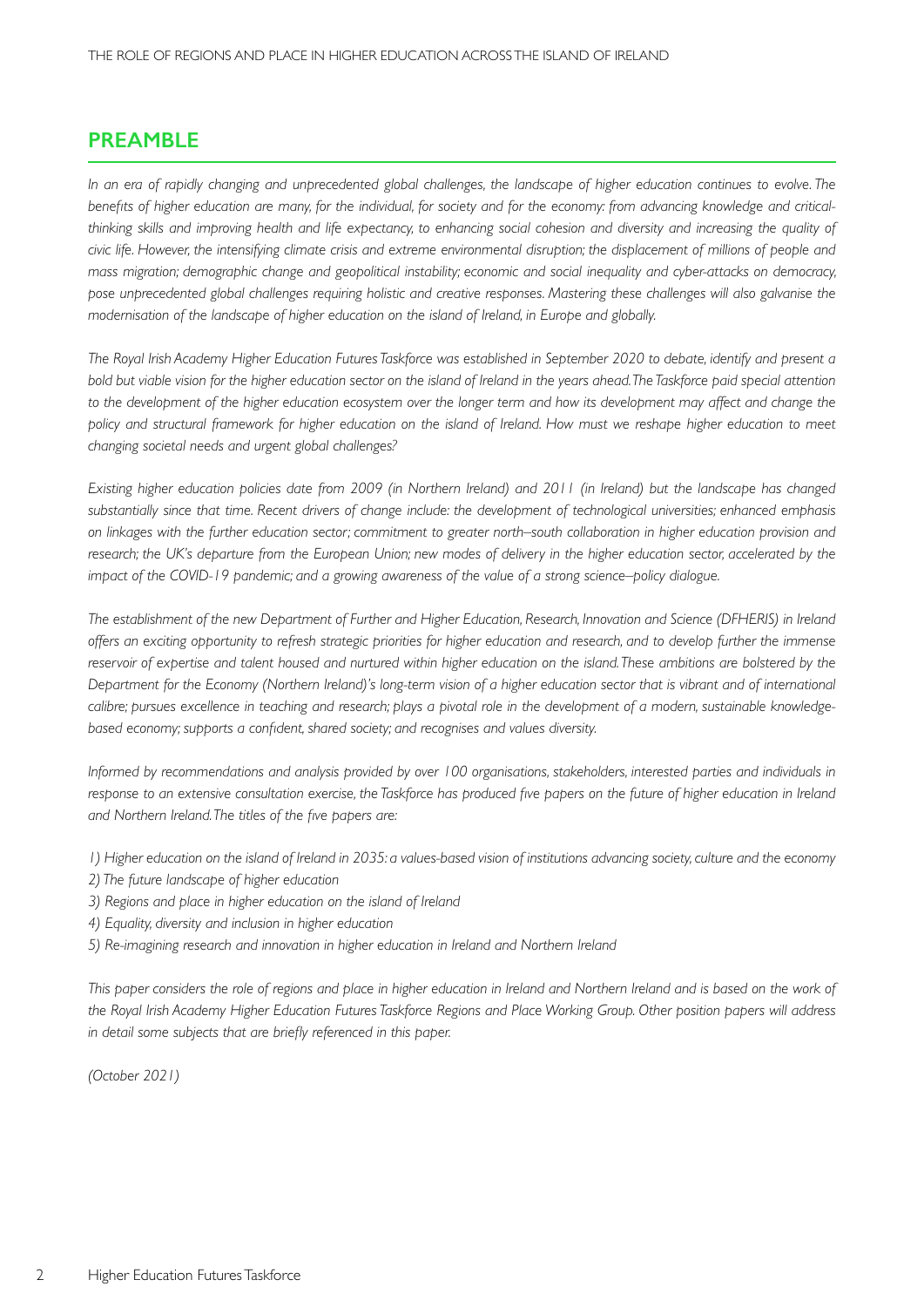# **CONTENTS**

| <b>Executive summary and key recommendations</b>                         | 5               |
|--------------------------------------------------------------------------|-----------------|
| <b>Introduction</b>                                                      | 7               |
| The role of the university across the regions                            | 7               |
| The impact of COVID-19                                                   | 8               |
| <b>Brexit</b>                                                            | 8               |
| Climate Change                                                           | 9               |
| <b>Technological Universities</b>                                        | 9               |
| The south-east                                                           | $\overline{10}$ |
| The north-west                                                           | $\overline{10}$ |
| Northern Ireland specific issues                                         | 12              |
| HE funding and student numbers                                           | 2               |
| Widening participation/social inclusion                                  | 3               |
| <b>HE/FE</b> collaboration                                               | 4               |
| Tertiary education oversight                                             | 4               |
| Higher education as a regional enabler                                   | 15              |
| Smart specialisation and regional innovation                             | 15              |
| Border regions beyond the north-west                                     | 15              |
| The PEACE PLUS programme                                                 | 15              |
| <b>European Universities Initiative</b>                                  | 16              |
| <b>Conclusion</b>                                                        | 17              |
| Appendix: Members of the HE Futures Taskforce Regions and Place subgroup | 8               |
| <b>References</b>                                                        | 9               |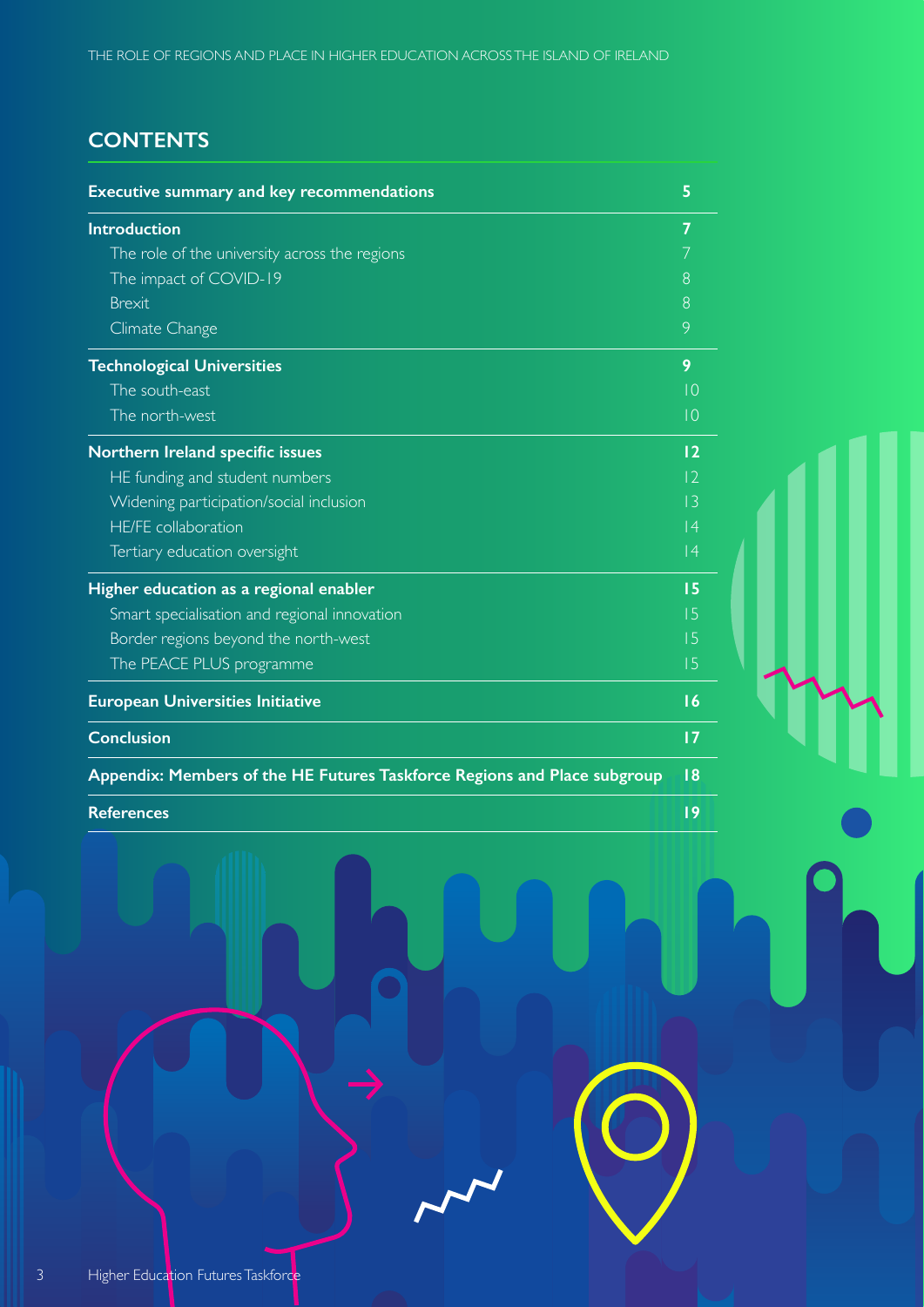## **ABBREVIATIONS**

| <b>AHSS</b>    | Arts, Humanities and Social Sciences                                         |
|----------------|------------------------------------------------------------------------------|
| <b>CAFRE</b>   | College of Agriculture, Food and Rural Enterprise                            |
| <b>CARL</b>    | Cognitive Analytics Research Lab                                             |
| <b>CIDRA</b>   | Centre for Industrial Digitisation Robotics and Automation                   |
| <b>DFHERIS</b> | Department of Further and Higher Education, Research, Innovation and Science |
| <b>ETB</b>     | Education and Training Board                                                 |
| <b>FE</b>      | Further Education                                                            |
| HE             | Higher Education                                                             |
| <b>HEA</b>     | Higher Education Authority                                                   |
| <b>HEIs</b>    | Higher Education Institutions                                                |
| <b>HEPI</b>    | Higher Education Policy Institute                                            |
| <b>Hyflex</b>  | Hybrid Flexible                                                              |
| <b>MRIA</b>    | Member of the Royal Irish Academy                                            |
| <b>NWRC</b>    | North-West Regional College                                                  |
| <b>NWSGP</b>   | North-West Strategic Growth Partnership                                      |
| <b>OECD</b>    | Organisation for Economic Co-Operation and Development                       |
| <b>SDGs</b>    | Sustainable Development Goals                                                |
| <b>THRIVE</b>  | Transformation Healthcare Research Innovation Value Based Ecosystem          |
| TU             | Technological University                                                     |
| <b>TUTF</b>    | Technological Universities Transformation Fund                               |
| <b>TURN</b>    | Technological Universities Research Network                                  |
| <b>UKRI</b>    | United Kingdom Research and Innovation                                       |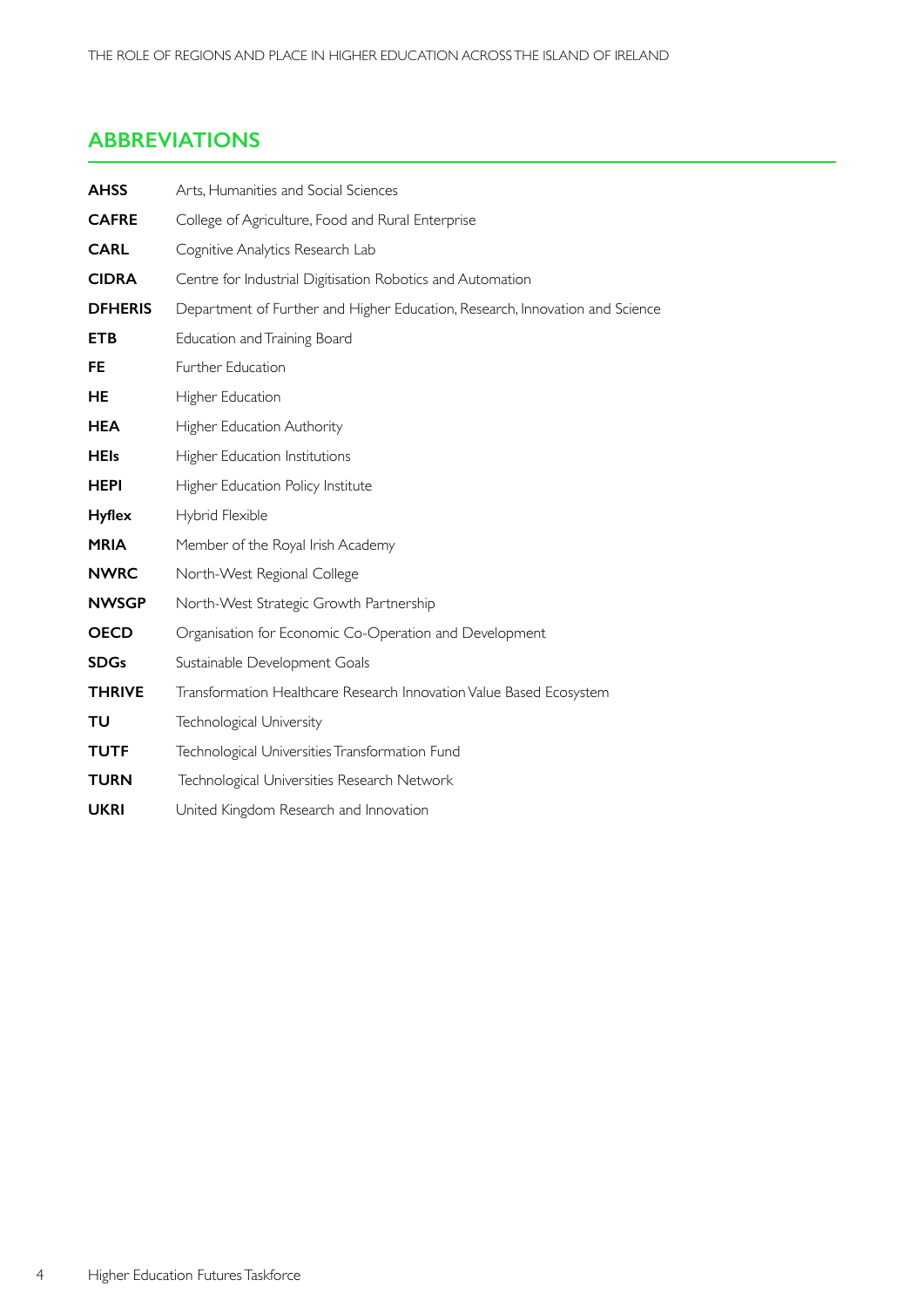## **EXECUTIVE SUMMARY AND KEY RECOMMENDATIONS**

Despite notable improvements in the Higher Education (HE) landscape in recent years in both Ireland and Northern Ireland, there is a clear need to reduce the regional disparities that still exist in the distribution and availability of tertiary education. This requires affirmative action by governments. Higher Education Institutions (HEIs) and Further Education Institutions (FEIs) across the regions must be encouraged and incentivised to collaborate more widely and to share resources to reduce the economic and social disadvantages that exist to varying degrees in different regions.

There is a general need to promote the provision of the Arts, Humanities and Social Sciences (AHSS) in the regions and their interaction and synergy with the sciences. There is also a need for enhanced HE and research activities in the north-west and south-east through focused regional planning and oversight distinct from the current Belfast- and Dublin-centric models and, in the former case, without the planning constraints of jurisdictional boundaries. In Northern Ireland (NI), there is a need to distribute resources more evenly geographically. This would be facilitated by the establishment of a body to provide independent oversight of tertiary education in NI and to ensure that it is being appropriately managed, nurtured and funded to ensure its future sustainable development for the benefit of the entire region.

#### **Planning and oversight**

- A co-ordinated and independent planning body supported by funds from PEACE PLUS, the Shared Island Unit and a major joint *UK-EU-Ireland-NI initiative involving sustained commitment, including in transport (road, rail, air) and broadband/digitalisation infrastructure, should be established to plan future tertiary education and research provision, including cross-border provision, in the north-west of the island of Ireland. Such a body is necessary to oversee the development of the collaborative institutional structures, governance and funding necessary to redress the effects of historic under-resourcing and achieve the essential upscaling of economic, social and cultural development in the north-west.*
- A separate tertiary education oversight body for Northern Ireland should be established to advise the Department for the *Economy NI, help define sectoral mission and ensure greater co-ordination, regional distribution and efficiency within the University and Further Education (FE) sectors.*

#### **Funding and missions**

- New Technological Universities (TUs) should reflect their regions in terms of vision, role and priorities. They should not necessarily *mirror or be constrained by what is already provided by established universities and unnecessary duplication should be avoided. A place-based strategic approach (niche) should be developed by each institution.*
- There should be a step change in university landscape funding which requires a long-term approach to planning and resourcing if *the potential for the regional impact of institutions is to be successful. Recommendations made by the Technological Universities Research Network (TURN) should be implemented.*
- There is a need for TUs and established universities to recognise and value the arts, humanities and social sciences in their *portfolio of offerings.*
- Cross-border teaching, learning and research should be better supported and funded. Longer-term funding streams north–south *and east–west should be made available to ensure that collaborative activities can be allowed sufficient time to develop.*
- Plans for growth in student numbers in the north-west should be based on potential shifts in the geographic balance of student *numbers and funding within Northern Ireland coupled with offering a portfolio of programmes and student experience such as to attract increased numbers from outside the region.*
- *• The vital role played by adult and community education in promoting rural and community development should be acknowledged and given due priority.*
- *• Staff and student mobility options should be enhanced on both a north–south and east–west basis.*

#### **Agility and flexibility**

• HEIs need to plan and implement agile systems for greater flexibility in curriculum design, delivery models and programme *content. Recognition of micro-credentials and alternative qualifications should be embraced fully. Existing online university models should be evaluated against established best practice examples (e.g. Hibernia and Open University).*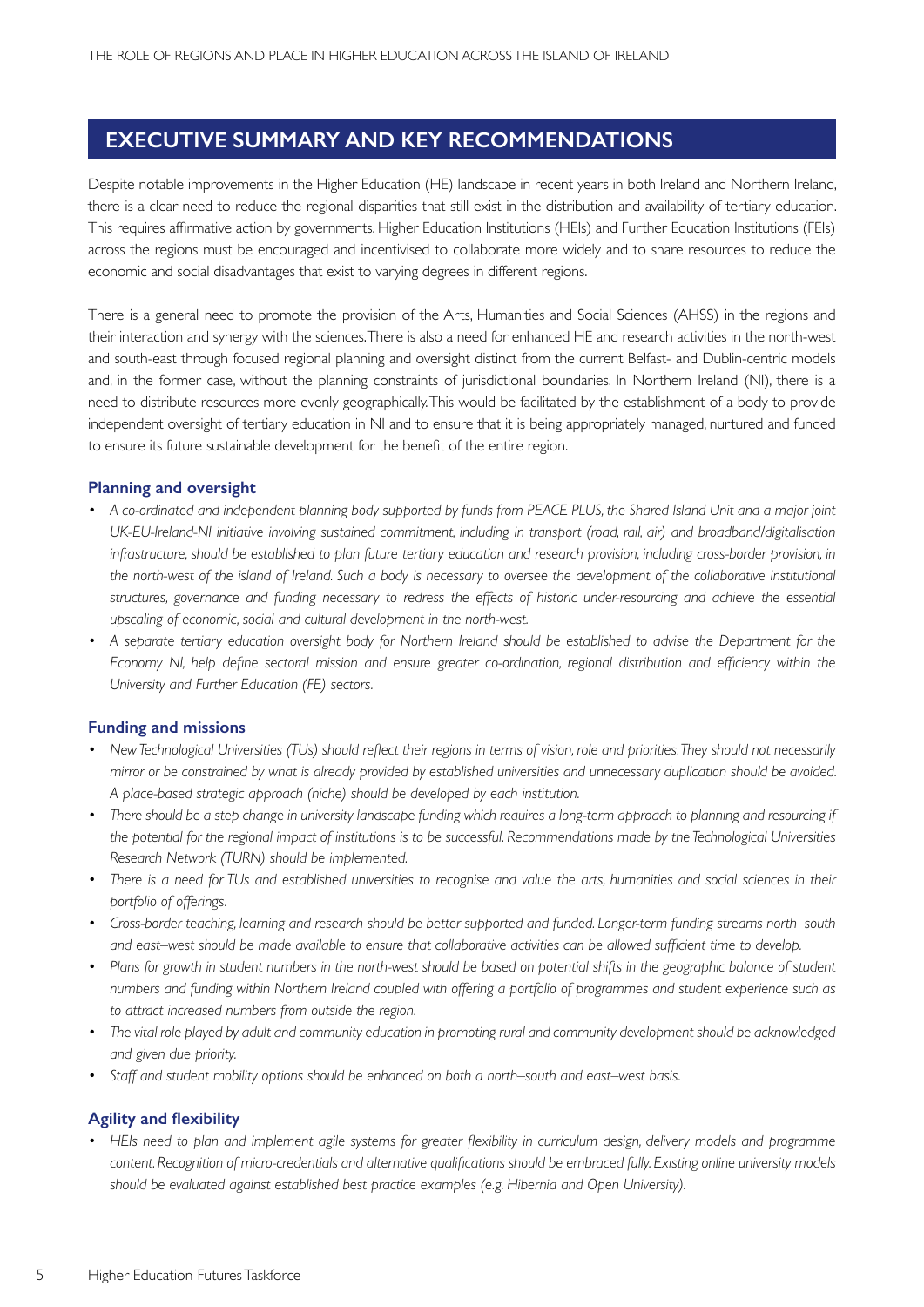- Online conferences and events allow for greater accessibility in a more environmentally friendly and sustainable manner. Hybrid *experiences should, where possible, be offered.*
- The increase in the availability of online learning can have a positive impact on lifelong learning for all of society and this should *become a core objective of all HEIs.*

### **Co-operation and collaboration**

- *Joint collaborative programmes between the FE sectors in the border regions of Ireland and Northern Ireland should be actively developed to meet local needs and reduce the disadvantages associated with peripherality.*
- A smart specialisation focus should be applied to lead regional HEIs and FEIs working in concert to specialise and provide a *more comprehensive offering that reflects the strengths and needs of the region.*
- Initiatives involving greater participation by the FE sector and the Open University in HE provision should be encouraged in order *to provide more flexible and regionally distributed HE offerings.*
- PEACE PLUS should be leveraged to support regional communities to develop university and FE alliances and to engage with *civic and local stakeholders with a view to building the expertise for regionally transformative projects.*
- HEIs and FEIs should be provided with opportunities and resources to deepen regional focus and the ability to impact societal *challenges by working collaboratively with EU and UK partner institutions. The potential of European Universities Alliances to support regional development should be exploited and funded adequately.*
- *• Significant regional funding is provided at EU and UK level; it is important that Ireland and Northern Ireland take steps to articulate and realise a vision for the universities and the regions that they serve and invest appropriately in implementing this vision.*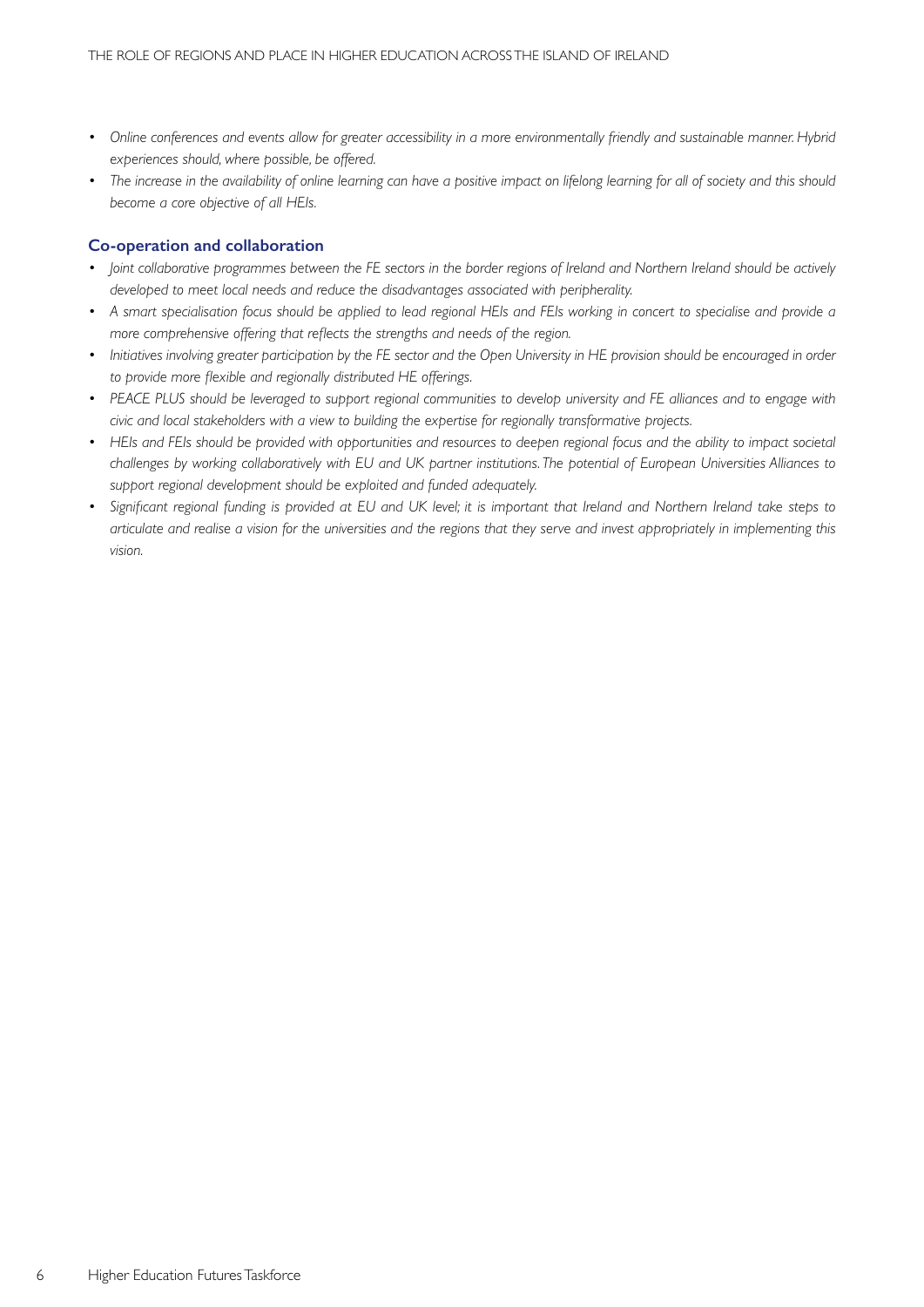## **INTRODUCTION**

The role of HEIs in regional development has been a focus of academic study and policy over the last twenty years.' More recent national and EU level policy developments provide renewed impetus to examine the role of our universities in regional development both on the island of Ireland and across the EU. The first is the establishment of new regional HEIs in Ireland, the TUs, which has taken place in the wider context of a more considered government focus on regional development and planning and the introduction of the Shared Island Initiative.<sup>2</sup> The second is the UK 'levelling up' agenda which recognises that there has been excessive concentration of economic (including research and HE) resources in some regions relative to others.3 The third is the EU ambition to create a European Education Area without borders and the subsequent formation of transnational university alliances under the European Universities Initiative. The common threads in both national (Ireland and UK) and EU level policy are reflective of a desire for new ways of collaborating and connecting to stimulate innovation in response to regional, national and global challenges. Underlying the increased emphasis on policies designed to prevent peripheral regions from falling increasingly behind the more economically advantaged centres of power and influence is recognition that regional disparities can ultimately lead to economic inefficiencies and social and political unrest.<sup>4</sup>

International experience has demonstrated that solutions to regional inequality need to be place sensitive with policies that are informed by theory and empirical evidence but that also respond to the structural opportunities, potential and constraints of each place.<sup>5</sup> Focusing on the most prosperous regions is not equity enhancing and may also not be efficiency enhancing as 'it is not clear that economic agglomeration will always lead to sustained high annual average growth and, even if it were the case, that growth, prosperity, and welfare would subsequently spread out from agglomerations to less prosperous peripheries'.6

By examining significant and pressing issues that challenge regions and place in higher education, this paper determines the avenues for future direction and opportunities, the role of TUs (examining a number of systemic deficiencies in both Ireland and Northern Ireland and collaboratively), geographical inequalities and the need to address disparities in resources across the island to enhance HE as a whole.

#### **The role of the university across the regions**

Universities provide unparalleled opportunities for the regions which they serve. They give vital access to learning to the residents of the region and beyond. They attract enterprise, improve public discourse, provide world-class research facilities and researchers and act as a nurturing space for the arts and humanities, including their important interaction with the sciences in dealing with the intellectual and practical challenges of today's world. They provide a site for students, academics and policymakers to come together to discuss and analyse societal questions and to attempt to drive progress for all. The presence of a university in a region automatically elevates it to a region of learning. We must never cease endeavouring to improve our universities and to increase the beneficial impact they have on the regions they serve.

<sup>1</sup> See Arbo, P. and Benneworth. P. 2006 Understanding the regional contribution of higher education institutions: a literature review. Paris. OECD. Benneworth, P., Pinheiro, R. and Sánchez-Barrioluengo, M. 2016 One size does not fit all! New perspectives on the university in the social knowledge economy. Science and Public Policy. Boucher, G., Conway, C. and Van Der Meer, E. 2003 Tiers of engagement by universities in their region's development. Regional Studies, 37(9), 887–97.

<sup>2</sup> The Government of Ireland's Shared Island initiative involves: 'working with the Northern Ireland Executive and the British Government to address strategic challenges faced on the island of Ireland: further developing the all-island economy, deepening North/South cooperation, and investing in the North-West and border regions; fostering constructive and inclusive dialogue and a comprehensive programme of research to support the building of consensus around a shared future on the island.' See Shared Island Unit https://www.gov.ie/en/publication/de9fc-shared-island/

<sup>3</sup> Forth, T. and Jones, R.A.L. 2020 The missing £4 billion making R&D work for the whole UK. UK Research and Development Roadmap. 2020. https:// media.nesta.org.uk/documents/The\_Missing\_4\_Billion\_Making\_RD\_work\_for\_the\_whole\_UK\_v4.pdf

<sup>4</sup> Rodríguez-Pose, A. 2017 The revenge of the places that don't matter (and what to do about it). Cambridge Journal of Regions, Economy and Society, 11 (1), pp. 189–209 https://eprints.lse.ac.uk/85888/1/Rodriguez-Pose\_Revenge%20of%20Places.pdf

<sup>5</sup> Iammarino, S., Rodríguez-Pose, A., and Storper, M. 2017 Why regional development matters for Europe's economic future. Working papers of the Directorate-General for Regional and Urban Policy, WP 07/2017. Brussels. European Commission.

<sup>6</sup> Tomaney, J., Pike, A., and Rodríguez-Pose, A. 2010 Local and regional development in times of crisis, Environment and Planning A, 42(4): 771–9 and McCann, P. 2016 The UK regional–national economic problem. Geography, globalisation and governance. London. Routledge. Op. cit. Rodríguez-Pose, A. 2017 The revenge of the places that don't matter (and what to do about it). Cambridge Journal of Regions, Economy and Society, 11 (1), pp. 189–209.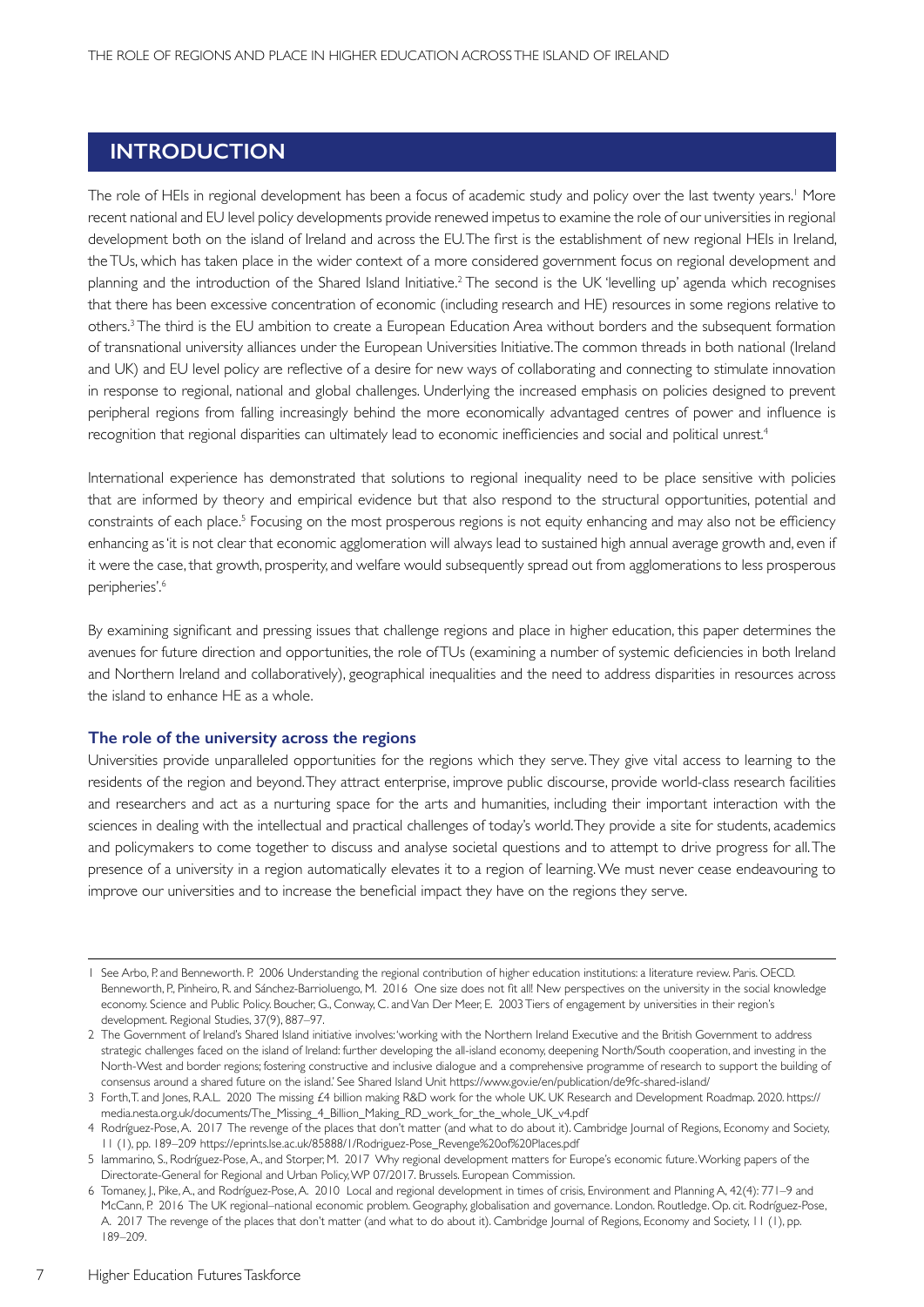As the Taskforce developed this position paper, the spectre of three disruptive forces loomed over the Irish HE sector: the impact of COVID-19, Brexit and the impact of climate change (and loss of biodiversity). These will have a long-lasting effect on the provision of third-level education across the island of Ireland and responsive measures should be kept under continuous review.

#### **The impact of COVID-19**

The COVID-19 pandemic had an immediately transformative impact across the HE sector. The tools and methods necessary for the implementation of online learning were made available across the board to academics and, for the first time, the overwhelming majority of students were being educated via virtual platforms. It was not a perfect system and not all students, particularly those remote from the major urban centres and those from socio-economically disadvantaged backgrounds, had access to the type of infrastructure they needed to succeed. Nonetheless, it has opened up new opportunities for the delivery of learning which should be investigated fully and built upon in the coming years, especially as we move forward from the pandemic.

The widespread transfer to and availability of online learning is interesting, particularly for underserved regions across the island of Ireland. It may mean that the concept of 'place' is no longer static and lectures could potentially be accessed from anywhere in the world. This will bring its own problems as campus attendance and social interaction with peers is beneficial and often necessary for many programmes, but it does open up avenues that had not been properly explored on a widespread basis until now. Blended learning (both face to face and online) provides opportunities for flexible learning and could benefit those already in full-time employment or those living in rural areas. The old cliché 'never waste a good crisis' must be embraced and the integration of enhanced online learning, where it is to the benefit of the student, should be considered, but must be accompanied by the widespread availability of broadband and availability of adequate computing facilities in people's homes.

Across the USA, some universities are adopting a Hybrid Flexible (Hyflex) model where students can choose to study on campus and in person for all sessions or access all classes and materials online during or after class sessions or a mixture of both in person and online. Such a model, or something similar, if found to be productive, could provide an alternative for students living in areas without a HE or FE institution in close proximity to them.7

#### **Brexit**

Brexit has been a disruptive factor in the Irish HE system, particularly north of the border. Steps are being taken within the HE sector to mitigate any negative impacts and all stakeholders recognise the importance of continued collaboration amongst our HEIs across the island and between Ireland and the UK. The impact of Brexit will continue to be felt across the island of Ireland in the years ahead and Ireland must continuously develop new ways of collaborating with the UK now that the UK has left the EU. The Royal Irish Academy (RIA), working in partnership with sister academies in Britain and Ireland as part of the 7-Academies Group, has an important role to play in nurturing and facilitating this interaction.<sup>8</sup> Equally, the establishment of the Celtic Academies Alliance (RIA, Royal Society of Edinburgh and Learned Society of Wales) has played a significant role in facilitating the forging of new relations and collaborations between Ireland, Northern Ireland, Wales and Scotland in a post-Brexit environment.<sup>9</sup> Knowledge, learning and research must never be restricted by borders, and research and learning opportunities, particularly between the north and the south of the island of Ireland, must be nurtured and protected.

The potential negative impact of Brexit on border areas in Ireland and Northern Ireland is of major significance. Focused efforts should be established in order to lessen this impact via tertiary education and research through support for collaborative HE and FE programmes involving targeted inputs from institutions on both sides of the land border. This should be a priority for PEACE PLUS and Shared Island Initiative funding.

<sup>7</sup> Maloney, E.J. and Kim, J. 2020 Fall scenario #13: A HyFlex Model. The challenge of flexibility https://www.insidehighered.com/blogs/learning-innovation/fall-scenario-13-hyflex-model

<sup>8</sup> Research and innovation: after the EU referendum

https://royalsociety.org/-/media/policy/Publications/2016/19-07-16-eu-referendum-statement.pdf

<sup>9</sup> Celtic Academies Alliance launched to pool expertise. Critical time as the higher education and research sectors deal with challenges of Covid-19 and Brexit https://www.scienceinparliament.org.uk/celtic-academies-alliance-launched-to-pool-expertise/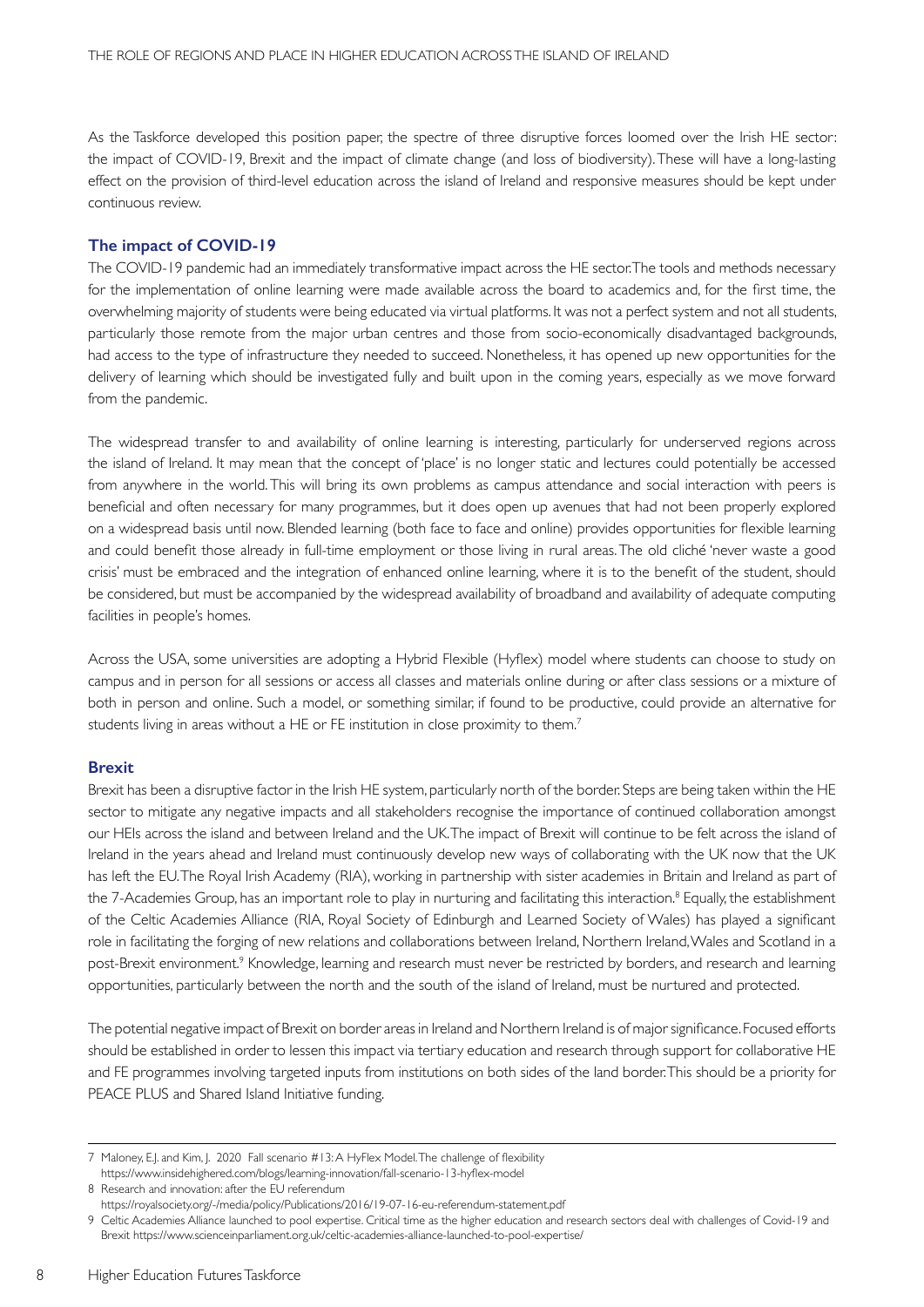#### **Climate change**

Universities and other tertiary education providers will play an essential role in combating the environmental and societal consequences of climate change and promoting sustainable development. There are four obvious challenges which the tertiary education sector should address proactively:<sup>10</sup>

- 1. How universities and colleges might ensure that their own institutional ecological footprint is regenerative of rather than harmful to the planet;
- 2. How universities and colleges might act as anchor institutions within their local and national communities to create economic, ecological and social resilience;
- 3. How universities and colleges can begin to create the knowledge cultures that can help researchers, students and society to deal with the complexity of sustainability challenges; and
- 4. How universities and colleges can support their students to develop a new awareness of their responsibilities and capacities for hope in challenging times.

Addressing these questions will require institution-wide approaches and ownership as core institutional objectives.

## **TECHNOLOGICAL UNIVERSITIES**

The *National Strategy for Higher Education to 2030* (Hunt Report) in Ireland provided for the creation of a new form of HEI, the Technological University. It declared that the Institute of Technology sector should commence a process of evolution and consolidation and that amalgamated institutions reaching the appropriate scale and capacity could potentially be redesignated as TUs. The Technological Universities Act 2018 established the process for the designation of TUs and the following progress has been made:

- The first TU established was Technological University Dublin (merger of Dublin Institute of Technology, Institute of Technology Tallaght and Institute of Technology Blanchardstown).
- The Munster Technological University was established in January 2021 (merger of Cork Institute of Technology and Institute of Technology Tralee).
- The Technological University of the Shannon (TUS): Midlands Midwest was established on 1 October 2021.
- The Connacht-Ulster alliance has received approval for its establishment in early 2022. The new TU will involve the amalgamation of Institute of Technology Sligo (IT Sligo), Galway-Mayo Institute of Technology (GMIT) and Letterkenny Institute of Technology (LYIT).
- An application from Waterford Institute of Technology and Carlow Institute of Technology (Technological University South-East) was submitted in April 2021.
- This leaves Dundalk Institute of Technology (which is pursuing TU criteria/metrics) and the Institute of Art, Design and Technology, Dún Laoghaire as unmerged Institutes of Technology.

The October 2019 Report of the Technological Universities Research Network<sup>11</sup> (TURN Report) sets out a vision and ambition for TUs, emphasising their rootedness in their regions and how this can be harnessed to make a distinctive national and international contribution. The foreword to the report notes that 'the Irish Technological University concept is distinctive in its rootedness in regional and local communities and economies, reaching out internationally from those roots and drawing international education and research practices directly back into the regions.' Government priorities as set out in the Programme for Government 2020 and Project Ireland 2040, for example, place TUs at the heart of regional development through skills provision, increased regional educational opportunities, and engagement with regional actors. In particular, the development of increased research capacity in TUs is linked to increased economic and social development, building on their track record of working with and delivering for external research partners. <sup>12</sup>TUs, working individually and as part of regional clusters with the existing universities and other HE providers, could have a transformative effect on the level of regional research and innovation, particularly in the areas outside of the major centres of population.

9

<sup>10</sup> Facer, K. 2020 Beyond business as usual: higher education in the era of climate change. Higher Education Policy Institute (HEPI) https://www.hepi.ac.uk/ wp-content/uploads/2020/12/HEPI\_Beyond-business-as-usual\_Higher-education-in-the-era-of-climate-change\_Debate-Paper-24\_FINAL.pdf

<sup>11</sup> Report of the Technological Universities Research Network (TURN) to the Department of Education and Skills (October 2019)

https://hea.ie/assets/uploads/2019/12/Report-of-the-TU-Research-Network-2019.pdf

<sup>12</sup> For case studies of R&I partnership, see THEA 2020 Impact through Partnership at http://www.thea.ie/impact2020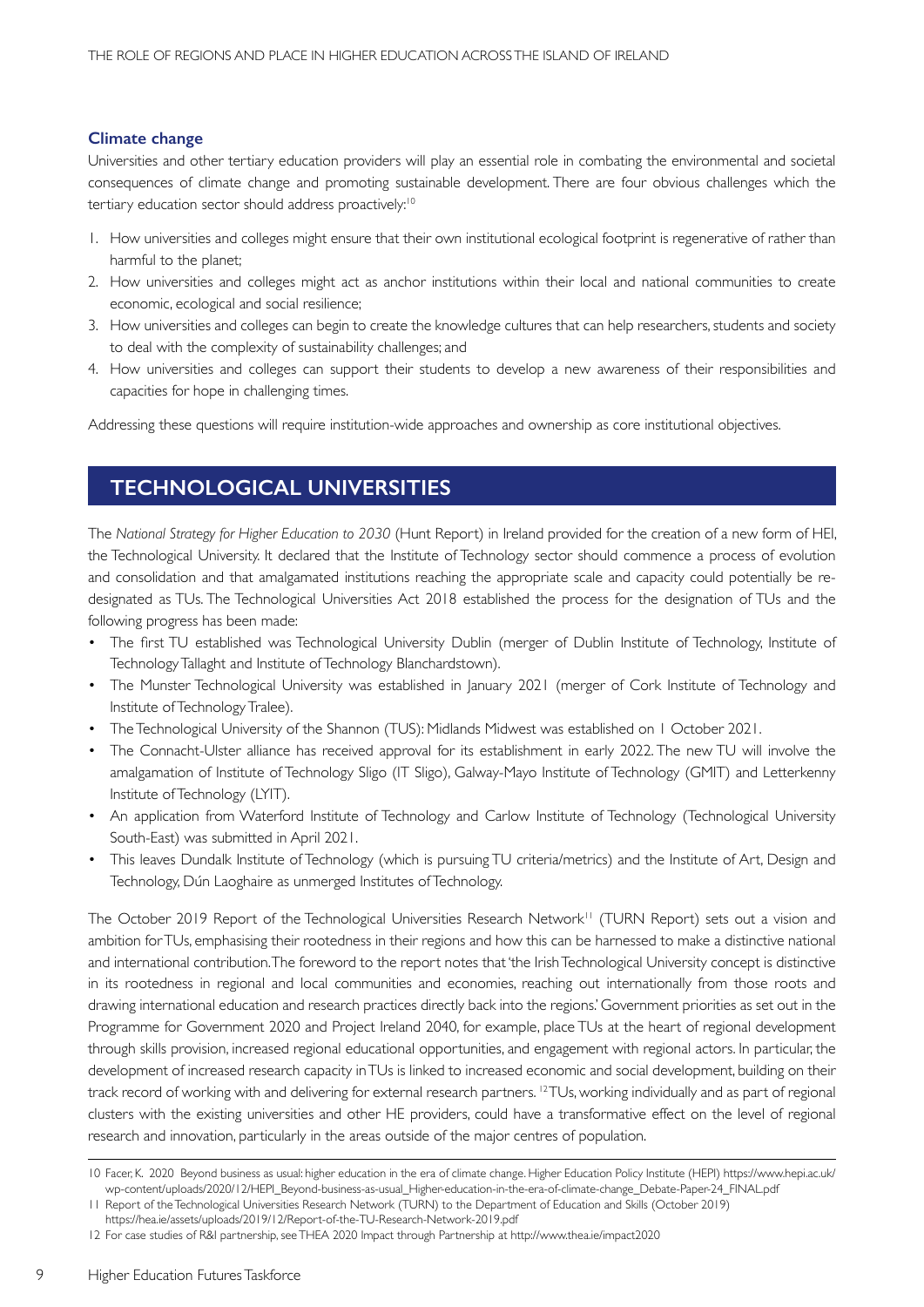The Technological Universities Transformation Fund (TUTF), established as a response to the TURN Report, and HE landscape funding are the current primary funding mechanisms to propel the establishment and success of the TUs. The TUTF is a €90 million multi-annual fund to assist the development of the TUs. This funding is welcome and useful but there is a need for a long-term financial instrument to support the establishment and growth of the new institutions. In particular, as acknowledged in the TURN Report, the TUs will require considerable support to assist them with building the expected research capacity. National funding for research in higher education needs to be increased. Government Budget Allocation for Research and Development (GBARD) at 0.93% is almost 50% lower than the EU average. It is essential that government funding for research in all HEIs is increased to at least the EU average. It should be recognised that regional development driven by TUs requires the support and active inclusion of AHSS in order to enable regions to achieve their full economic, social and cultural potential.

#### **The south-east**

In identifying historic disparities in HE provision across the regions of the island, two stood out as obviously requiring concerted action as part of associated regional strategies for economic, social and cultural development: the south-east and the north-west. Establishing a TU in the south-east has, for some time, been a central part of government policy and is seen as a key element in the development of the region. This policy aligns with broader Irish government policy for regional development, as reflected in policy documents such as The National Planning Framework, Project 2040,<sup>13</sup> the South-East Action Plan for Jobs and the Action Plan for Rural Development, Realising our Rural Potential.

At the time of writing, an application to establish a TU for the south-east has undergone assessment by an international panel and its report is being considered by the board of the Higher Education Authority (HEA). The overall goal is to build on the respective histories and distinctive strengths of Waterford Institute of Technology and the Institute of Technology Carlow, leveraging the ideas and resources of both, to create a unique and distinctive institution of higher learning of international repute, serving the whole of the greater south-eastern region (over 1.6 million population and 18,000 sq. km), offering wide-ranging opportunities to learners, and collaborating with a broad range of civic, academic and industry partners for improved socio-economic development. The TU has the capacity to transform the fabric of the region and the nation. It is recommended that the new Technological University of the South-East should also seek to assimilate at an early opportunity, Carlow College St Patrick's, with its considerable strengths in the arts and social sciences, including valuable overseas exchange programmes.

#### **The north-west**

In the range of submissions and discussions relating to 'Region and Place', the north-west has been defined variously as encompassing Donegal and L/Derry, Coleraine and L/Derry and a north-west region spanning Galway, Sligo, Letterkenny, L/ Derry and Coleraine including their respective hinterlands. The Taskforce believes that there is considerable merit in accepting the wider and more inclusive definition of the region in order to achieve the scale necessary for focused regional planning devoid of unnecessary jurisdictional, institutional or campus competition and insularity. Irrespective of how it is defined, there is general acceptance that the north-west region of the island of Ireland has been disadvantaged in both jurisdictions due to inevitable limitations imposed by a land border and its peripherality from the major centres of political and economic power and focus, namely Belfast and Dublin. The relative lack of investment is evident in limited transport systems (road, rail and air) and in inadequate broadband and other communication facilities. It is reflected in the EC Regional Innovation Scoreboard 2021 which assesses the north and west regions of Ireland as moderate innovators while other regions on the island are strong.<sup>14</sup> It is also true of HE provision. In Northern Ireland the long-standing dispute over the siting of the New University of Ulster in Coleraine rather than L/Derry has tended to obscure the fact that HE investment has been concentrated in Belfast with over 80% of all HE places and associated infrastructural capital spending based there.<sup>15</sup>

<sup>13</sup> See Project Ireland 2040 https://www.gov.ie/en/campaigns/09022006-project-ireland-2040/

<sup>14</sup> European Commission. Regional innovation scoreboard https://ec.europa.eu/growth/industry/policy/innovation/regional\_en

<sup>15</sup> See Briefing on Northern Ireland budgetary outlook 2018–2020 https://www.ria.ie/sites/default/files/ria\_ni\_budget\_2018-20\_final.pdf and Royal Irish Academy Advice Paper on the sustainability of the Northern Ireland higher education sector

<sup>16</sup> Centre for Cross Border Studies. The Cross-border further education and higher education cluster for the north-west city region, 2020 https:// crossborder.ie/site2015/wp-content/uploads/2020/08/Cross-border-Further-Education-and-Higher-Education-Cluster-for-the-North-West-City-Region 18113.pdf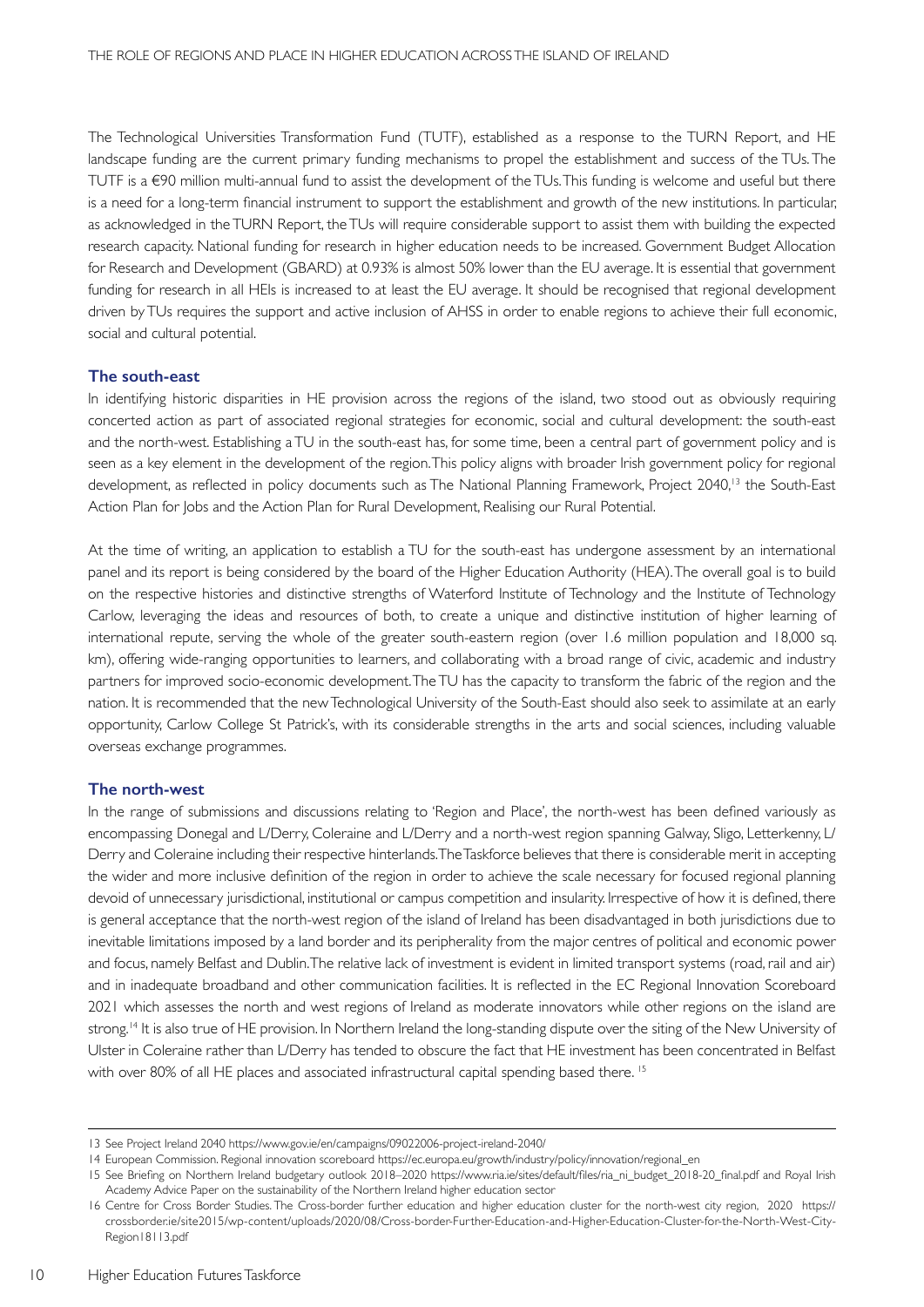There have been important examples of regional cross-border co-operation in the north-west. The Further Education and Higher Education Cluster for the North-West City Region is particularly noteworthy. <sup>16</sup> The Cluster comprises Ulster University (UU), Letterkenny Institute of Technology (LYIT), North-West Regional College (NWRC), and Donegal Education and Training Board (ETB). Funding for this initiative in 2019 and 2020 was secured through the Irish HEA, and specifically through a funding stream to support the restructuring of the HE landscape. The North-West Strategic Growth Partnership (NWSGP), led by Derry City and Strabane District Council and Donegal County Council, was instrumental in the launch of this partnership in February 2018. NWSGP is a unique interjurisdictional structure, endorsed by both governments through the North South Ministerial Council. Sligo IT and the Coleraine campus of Ulster University have established innovative partnerships in biomedical sciences and online learning and have complementary strengths in environmental science and coastal studies.

The Derry & Strabane City Region City Deal<sup>17</sup>, led by Derry City and Strabane District Council, and bolstered by further investment through the Inclusive Future Fund will see circa £250 million invested across the City Region. This will enable the delivery of a transformative integrated economic and social regeneration programme of investment for the north-west, with the Graduate Entry Level Medical School, Cognitive Analytics Research Lab (CARL), Centre for Industrial Digitisation Robotics and Automation (CIDRA) and Transformation Healthcare Research Innovation Value Based Ecosystem (THRIVE) innovation centres, driving the expansion of the Ulster University's Magee campus. The Medical School will help meet the region's need for increased medical student places to address the wider issue of a shortage of doctors. This will enhance Northern Ireland's capacity to train and deliver medical professionals to support the health services in the north-west and beyond.

The Ulster University's Coleraine campus, which has experienced the loss of a number of popular programmes in recent years, retains major strengths in biomedical sciences, nutrition, vision science, pharmacology, environmental science and coastal studies. The Causeway Coast and Glens Borough Council has prioritised expenditure of £62.5 million of its £72 million Growth Deal on an Enterprise Zone Digital Innovation Hub, a School of Veterinary Medicine at Coleraine and a Centre for Drug Discovery and Pharmaceutical Innovation.<sup>18</sup> This is a strategically appropriate use of the funds given the Coleraine campus's teaching and research strengths and substantial available land holdings. A School of Veterinary Medicine would fill a much-needed gap in provision of places and supply of veterinarians with the only other school on the island of Ireland for veterinary based at UCD.

The Connacht-Ulster Alliance TU will bring together around 20,000 students across eight campuses in Galway, Mayo, Sligo, Leitrim and Donegal. The TU aims to be a leader in the provision of access to HE by offering programmes from pre-degree to doctoral level on campus, online or as remote learning. As a TU, it will deepen collaborative partnerships with FEIs, HEIs and organisations in the public and private sectors. The new distinctive TU will act in a coherent manner supporting the needs of enterprises, especially small and medium-sized enterprises, across the region through collaborative research and enabling technology transfer to support economic and social prosperity. It will provide research-informed teaching and access to emerging technologies for all learners.

As one of Ireland's leading research universities with a long history of outreach and support for economic and cultural developments in the north-west, NUI Galway has an important role to play in the region's future development. NUIG is committed to the principle of creating regional clusters of HEIs that can enable the region to prosper and establish its unique niche based on regional needs, opportunities and its national and international strengths. HEA enrolment statistics from 2014/15 and 2018/19 consistently demonstrate that NUIG has significant numbers of students from the north-west.<sup>19</sup> It has several regional campuses across the north-west and is a member of the West, North-West HE Regional Cluster.

<sup>17</sup> City deal and inclusive future fund. Delivering inclusive growth for the Derry-Londonderry & Strabane City region https://www.derrystrabane.com/ citydeal

<sup>18</sup> Causeway Coast and Glens Borough Council https://www.causewaycoastandglens.gov.uk/uploads/general/210420\_LD\_Agenda\_Item\_6\_-\_Growth\_ Deal (including appendices).pdf

<sup>19</sup> Higher Education Authority ROI Enrolments 2014/15–2018/19 | Statistics | Higher Education Authority (hea.ie)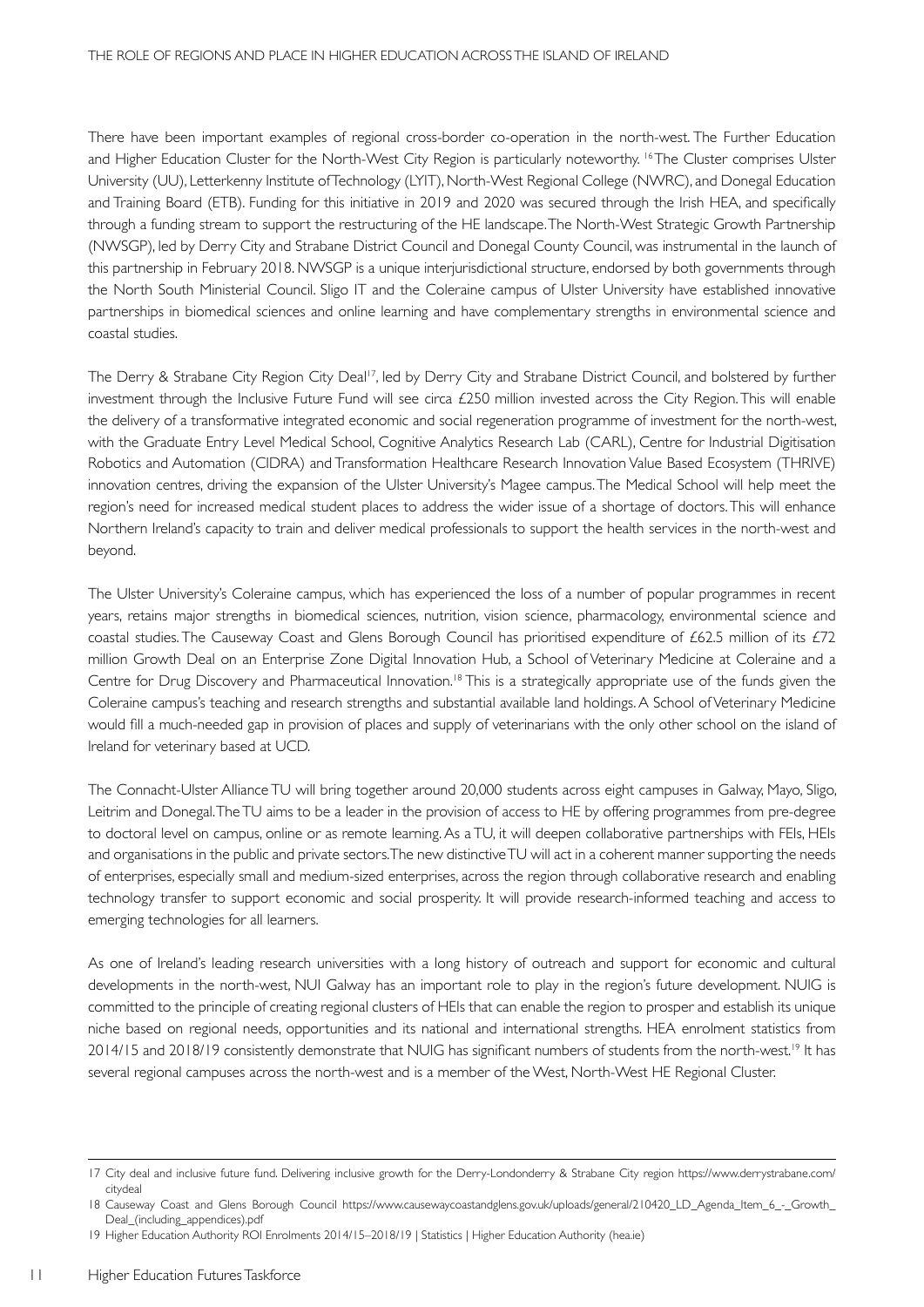While the regionally focused developments outlined above are commendable, they have been driven largely by local government and regional stakeholders. The impression gained through inputs from such stakeholders is that the priority afforded to the region from central governments in both jurisdictions has been sporadic and reactive, driven by local political pressures rather than the result of coherent strategic planning. This is particularly true of Northern Ireland where HE investment and development in Belfast appears to have been given precedence over developments at either of Ulster University's north-west campuses.

It is concluded that without a cross-border planning model based on all of the institutions and campuses of FE and HE provision in the north-west region, and whose primary focus is its enhancement based on needs and opportunities independent of the priorities of the capital cities in both jurisdictions, the north-west cannot attain its full potential in a sustainable way. This accords with a case study example outlined in a recent statement by the Secretary of State for Northern Ireland citing the potential of a cross-border university to address historic under-investment in the north-west region in accordance with the UK government's 'levelling up' agenda.<sup>20</sup> The Taskforce supports these objectives and believes that ultimately the strategic development of the region based on coherent planning may best be achieved by cross-border institutional structures. The Taskforce held a roundtable involving international experts to outline and discuss how such institutions have developed successfully elsewhere<sup>21</sup>. However, any cross-border institution or formal institutional alliances should emerge from, and be driven by, the identification of regional needs and opportunities rather than as 'headline' solutions devoid of comprehensive analysis and articulation.

In the short term, it is concluded that an independent advisory planning body supported by funds from PEACE PLUS, the Shared Island Unit and a major joint UK-EU-Ireland-NI initiative involving sustained commitment, including in transport (road, rail and broadband/digitalisation) infrastructure would be the most appropriate way of developing the collaboration, synergy and institutional structures that are necessary to achieve a step change in the region's prospects. Such an initiative would drive the economic, social and cultural development of the north-west of the island, underpinning a north-west economic corridor with unique strengths and opportunities. It would also demonstrate that, notwithstanding the difficulties that have emerged over Brexit, the UK, EU, Ireland and NI remain committed to continued peace and prosperity across the island of Ireland, and to collaborative and synergistic links between Ireland, the UK and Europe.

## **NORTHERN IRELAND SPECIFIC ISSUES**

The Taskforce has identified a number of issues that are specific to Northern Ireland and which it believes require attention. These are: widening participation and the net outward migration of HE students; opportunities for greater HE and FE collaboration; and the anomalous situation of Northern Ireland being the only region in these islands which is devoid of any independent oversight of its tertiary education provision.

### **HE funding and student numbers**

The Northern Ireland HE system experienced a period of underfunding relative to that pertaining to other parts of the UK during the middle of the last decade, particularly 2014/15. Any HE funding shortfall inevitably undermines the planned economic development of Northern Ireland. The background to this situation was the decision by the UK government in 2011 to raise the upper threshold for tuition fees for full-time undergraduates studying at English universities to £9,000 per year from 2012/13. This funding model was also adopted in Wales. The Scottish government decided to abolish fees for Scottish domiciled students. This policy included increased direct funding for Scottish HEIs such as to maintain parity with England coupled with a cap on local student numbers. At that time the NI Executive decided to freeze tuition fees for local students studying in Northern Ireland, subject only to inflationary uplifts, and that commitment was written into the 'Programme for Government'. The disparity between the two funding regimes grew as the level of public funding made available for higher education decreased year-on-year due to overall pressures on public expenditure in Northern Ireland.

12

<sup>20</sup> Addressing the legacy of Northern Ireland's past. Presented to Parliament by the Secretary of State for Northern Ireland https://assets.publishing.service. gov.uk/government/uploads/system/uploads/attachment\_data/file/1002140/CP\_498\_Addressing\_the\_Legacy\_of\_Northern\_Ireland\_s\_Past.pdf

<sup>21</sup> Royal Irish Academy. Notes of roundtable discussion on international examples of cross border higher education institutions, June 2021.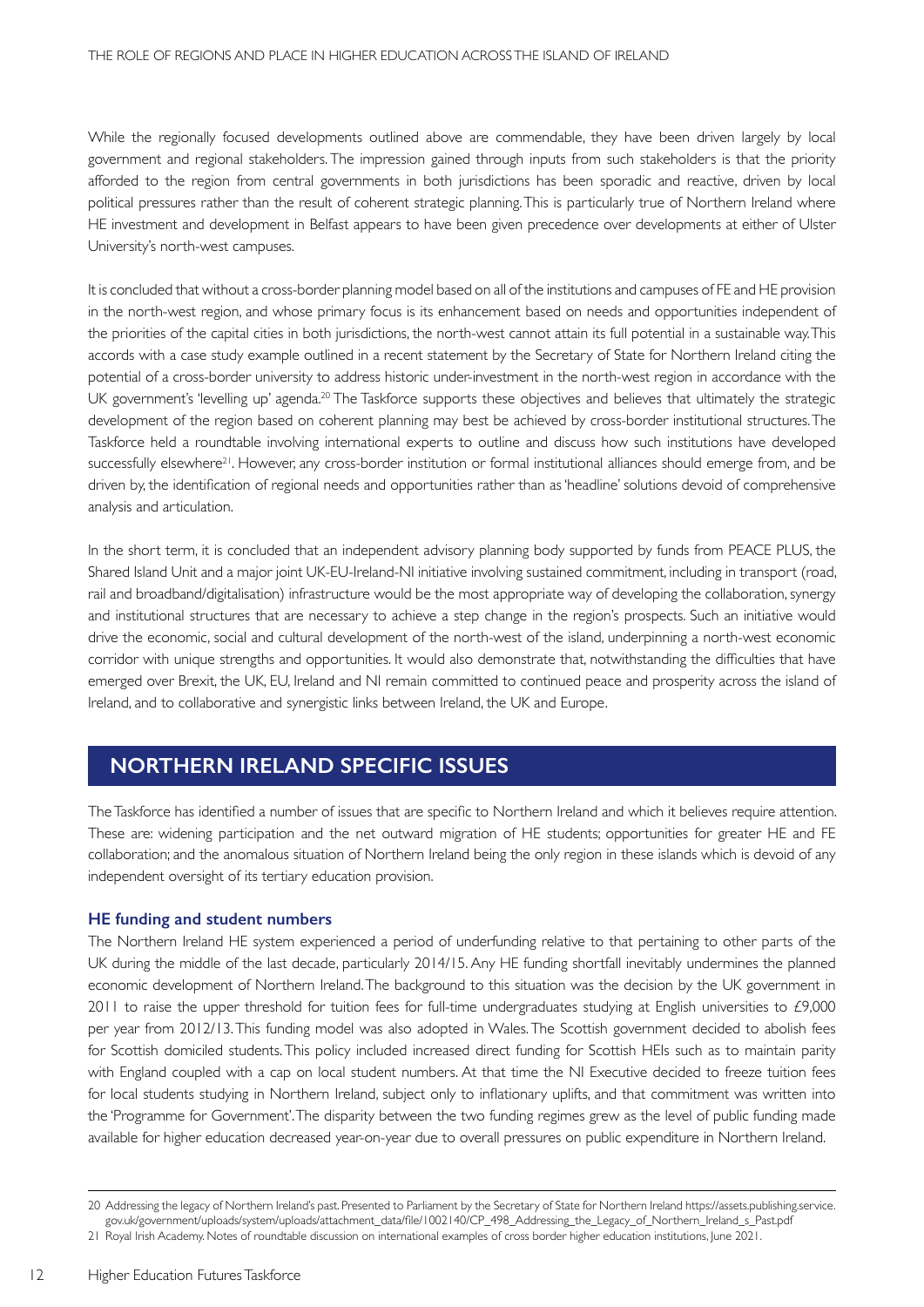The local universities did, however, benefit from additional 'above parity' support including an additional capital grant not received in other UK regions. Such additional non-competitive funding streams render 'like for like' comparisons difficult. From 2017/18 onwards there has been a significant improvement in government funding to the local NI universities. It would appear that when all public funding support for NI universities, including non-competitive funding, is taken into account, the current comparative funding gap between NI- and Great Britain-based universities is of limited significance.<sup>22</sup> It should however be noted that the funding difficulties of the NI universities during the middle part of the last decade led to significant reductions in student places and staff posts at both universities.23 They also resulted in significant loss of course provision in several areas as well as reductions in places and subject choice across a range of disciplines.

Educational migration is a common occurrence throughout the UK and Ireland. However, Northern Ireland is an outlier amongst other UK nations as it has a combination of high levels of students leaving to study elsewhere and a low number of incoming students. Over 17,000 students were studying outside of Northern Ireland while only 3,470 students chose to come to study in Northern Ireland in 2018/19. Once students leave for study outside of Northern Ireland, they are at risk of not returning – nearly two-thirds do not return within six months of graduation. Contributors to outward migration are the fact that the supply of university places is limited by the Maximum Student Numbers (MaSN) cap, which within the UK applies only to Northern Ireland, and the cuts in HE funding. It is estimated that for every 100 home applicants there were only 60 available places in 2018/2019, compared to 90 places in Scotland, 120 in England and 130 in Wales.<sup>24</sup>

Figures obtained by the Department for the Economy NI (the department responsible for further and higher education) from UCAS show that, each year, the number of Northern Ireland students who applied only to, and were accepted at, institutions in other parts of the UK ('determined leavers') is much higher than the number of Northern Ireland students who have a firm NI choice but who ultimately accept an offer in Great Britain ('reluctant leavers'). These figures would suggest that there are other significant factors motivating students to leave Northern Ireland beyond the availability of places and these may also be reflected in the limited likelihood of them returning after graduation. Such factors will include the desire for enriched opportunities and experiences beyond their local areas, while others may be influenced by negative perceptions about the local economy and the prevalence of sectarian divisions. Irrespective of its causes, it is clear that Northern Ireland, uniquely among the countries of the UK, experiences a net annual 'brain drain' which may limit its capacity for future economic, social and cultural development and the attainment of innovation and economic goals set out in the 10X Economy economic vision.25

#### **Widening participation/social inclusion**

The reduction in student numbers as a result of HE funding difficulties experienced in recent years by the two major Northern Ireland universities, taken together with the pre-existing limitations imposed by the MaSN cap, may also have had the unintended consequence of impacting negatively on widening participation/social inclusion. As has been demonstrated elsewhere, social participation in HE only widens sustainably when HE places can grow<sup>26</sup> The increased competition for places in Northern Ireland has inevitably raised entry qualification tariffs in the local universities. A level and other preuniversity entry qualification grades are correlated with socio-economic status, In the absence of further affirmative action measures, it seems likely that 'reluctant leavers' from the lower social groups are being forced disproportionately to leave Northern Ireland to obtain HE (paying higher fees and accumulating higher student debt) or having to bypass the opportunity for higher education.

<sup>22</sup> Financial information supplied by the Department for the Economy Northern Ireland.

<sup>23</sup> Royal Irish Academy. Briefing on Northern Ireland budgetary outlook 2018–2020 https://www.ria.ie/sites/default/files/ria\_ni\_budget\_2018-20\_final.pdf 24 Pivotal: retaining and regaining talent https://www.pivotalppf.org/cmsfiles//Retaining-and-Regaining-talent-report-V1.pdf

<sup>25</sup> A 10x economy. Northern Ireland's decade of innovation. Department for the Economy https://www.economy-ni.gov.uk/sites/default/files/publications/ economy/10x-economy-ni-decade-innovation.pdf

<sup>26</sup> Seminar series on mass higher education in UK and international contexts. Briefing paper: How to think about widening participation in UK higher education. Discussion paper by David Watson, Institute of Education, University of London https://www.crll.org.uk/media/crll/content/publications/ massheseminar/Seminar%203%20David%20Watson%20Briefing%20Paper.pdf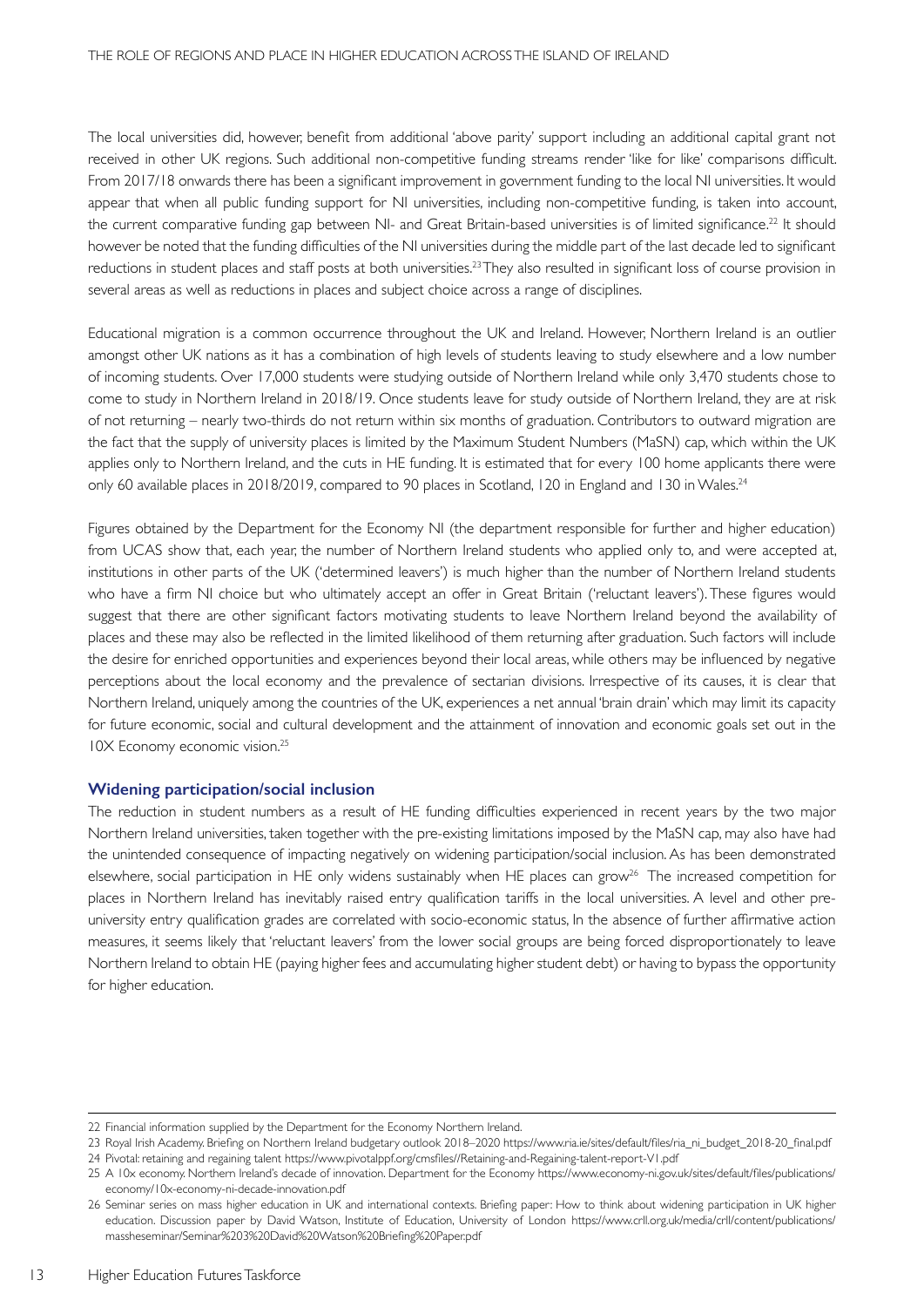The limited attractiveness of Northern Ireland as a destination for students from other regions of the UK and from the EU and elsewhere has the effect of making the local NI universities relatively less heterogeneous in their student populations. Northern Ireland universities currently attract 5% of their student population from Britain and 4.9% from Ireland and other EU countries. Their intake of non-EU students is 5%, substantially less than that of Scottish universities (13%) and English and Welsh universities (each 14%).<sup>27</sup>

While England is projected, based on demographics and participation trends, to experience a substantial increase in demand for university places up to 2035, the projections for Northern Ireland and Scotland are less optimistic<sup>28</sup>. It has been projected that both countries would be in a position to see increases in participation without necessarily needing to fund additional places in higher education. This means that plans for growth in student numbers in the north-west should be based on potential shifts in the geographic balance of student numbers and funding within Northern Ireland coupled with offering a portfolio of programmes and student experience such as to attract increased numbers from outside the region.

#### **HE/FE collaboration**

Inputs to the Taskforce from business sector representatives indicated that HE provision, including the development of new programmes in Northern Ireland and Ireland, was predicated unduly on the provision of capital resources, in particular dedicated buildings, with insufficient sharing of resources, including with the FE sector. Approximately 20% of all HE students in Northern Ireland are currently based within the FE sector, studying programmes approved by the universities. This provision is provided at lower cost, but acceptable quality standards endorsed by the UK's HE quality watchdog, the QAA. By virtue of the dispersed nature of the six FE colleges and the College of Agriculture, Food and Rural Enterprise (CAFRE), this provision is more geographically widespread than that afforded by university and HE college campuses. It is recommended that initiatives involving greater participation by the FE sector and the Open University in HE provision should be encouraged in order to provide more flexible and regionally distributed HE offerings. Data from the Office for Students (England) Longitudinal Employment Outcomes survey for 2019–20 indicate that FE colleges recruit higher proportions of HE students from disadvantaged neighbourhoods and more students from their local area – and their graduates are more likely to stay there for work.<sup>29</sup> These institutions will also be important in delivering continuing education and re-skilling to meet the changing needs of the evolving economy. They also have the capacity, in alliance with providers in the border counties of Ireland, to develop shared and collaborative cross-border programmes to reduce the economic, social and cultural disadvantage associated with border areas.

Northern Ireland's future development priorities include the implementation of its innovation strategy leading to the planned rebalancing of its economy through a growing and knowledge-based private sector fuelled by indigenous enterprises and Foreign Direct Investment. This has been set out clearly in the 10X Economy – Economic Vision<sup>30</sup>, which identifies priority clusters where Northern Ireland business, government and academia, working together, can excel and be globally competitive. The supply of skilled human capital provided through its higher and further education sectors will be crucial to this endeavour. While accepting that Northern Ireland's HEIs are no longer underfunded significantly relative to their Great Britain counterparts, there would be merit in developing a more transparent funding model to allow meaningful comparisons with UK institutions and between institutions and campuses in Northern Ireland.

#### **Tertiary education oversight**

Northern Ireland is unique within the regions of the UK and Ireland in not having an independent oversight body for further and higher education. This anomaly has been highlighted on a number of occasions and the Taskforce believes its absence has contributed to the persistence of the NI specific problems referred to above.

<sup>27</sup> Royal Irish Academy advice paper on the sustainability of the Northern Ireland higher education sector https://www.ria.ie/sites/default/files/ria\_advice\_ no10\_2\_21.pdf

<sup>28</sup> Hewitt, . Demand for higher education to 2035 https://www.hepi.ac.uk/wp-content/uploads/2020/10/Demand-for-Higher-Education-to-2035\_HEPI-Report-134\_FINAL.pdf

<sup>29</sup> Millward, C. What's the relationship between where you come from, where you go to university and your opportunities for a well-paid job? https:// www.officeforstudents.org.uk/news-blog-and-events/blog/what-s-the-relationship-between-where-you-come-from-where-you-go-to-university-andyour-opportunities-for-a-well-paid-graduate-job/

<sup>30</sup> Millward, C. What's the relationship between where you come from, where you go to university and your opportunities for a well-paid job? https://A 10x economy. Northern Ireland's decade of innovation. Department for the Economy https://www.economy-ni.gov.uk/sites/default/files/publications/ economy/10x-economy-ni-decade-innovation.pdf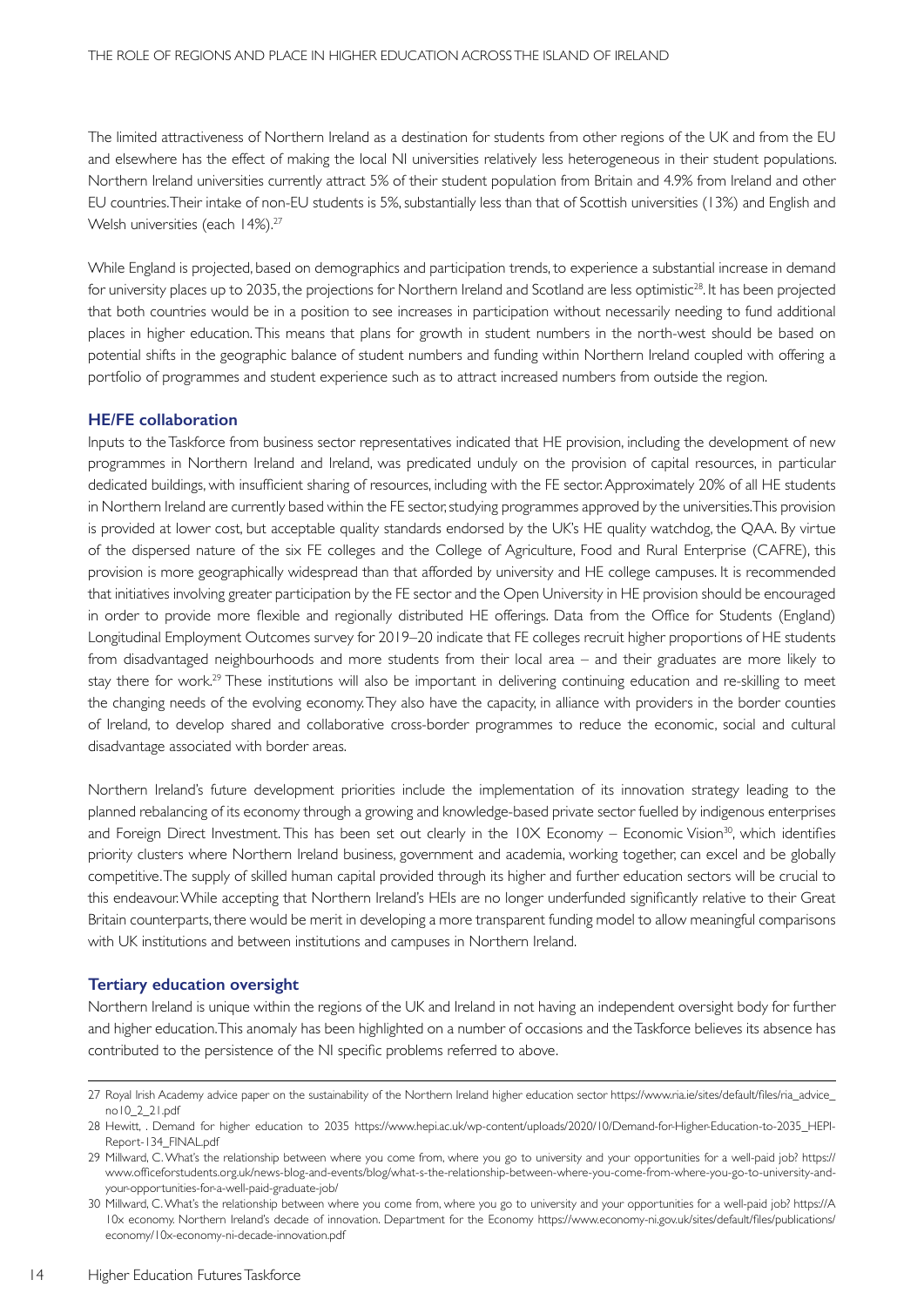The Taskforce recommends the creation of a NI tertiary education oversight body to advise government, help define sectoral mission and ensure greater co-ordination and regional distribution within the university and FE sectors. Given the critical nature of tertiary education in determining the economic, social and cultural welfare of NI, the establishment of such a body warrants high priority within the NI Executive's agenda. While recognising the significance of the proposal to establish a NI Skills Council, it is not believed that such a council, in the absence of a dedicated tertiary education oversight body, would have the specificity or focus to establish greater co-ordination, regional distribution, resource distribution and oversight within and between the HE and FE sectors across all of Northern Ireland. Such an oversight body could also provide informed input to an all-island co-ordination of tertiary education and research and help ensure that Northern Ireland's tertiary education system is appropriately placed to deliver the economic, social and cultural needs of the region to optimal effect.

## **HIGHER EDUCATION AS A REGIONAL ENABLER**

There is no doubt that harnessing the power of higher education across the various regions could be hugely instrumental in promoting economic and societal progress. The Taskforce has considered several potential areas in which progress could be achieved.

#### **Smart specialisation and regional innovation**

The European Committee of the Regions and the European Commission's Joint Research Centre have underlined the role of regional smart Specialisation Strategies as a cornerstone of EU policies, from the post-pandemic recovery plans to the delivery of the European Green Deal, digital transition and the Sustainable Development Goals (SDGs). Smart Specialisation is an essential part of the EU's cohesion policy, it is a place-based approach characterised by the identification of the strengths and assets of each region and on an Entrepreneurial Discovery Process with wide stakeholder involvement.

Across Ireland, there is potential for applying a smart specialisation focus to lead regional HEIs to specialise and provide a more comprehensive offering that reflects the strengths and needs of the region. This also includes potential to expand the specific missions of HEIs so that they expand beyond teaching and research and instead adopt a wider mission of public good which would incorporate regional development, including niche economic development, reduction in social inequality and support for SDGs.

#### **Border regions beyond the north-west**

Although the Taskforce particularly identified a need to address HE under-provision in the north-west as a matter of urgency, there are of course further opportunities that must be explored and harnessed across all other regions of the island. The mutual recognition of qualifications, micro-credentials and institutional entry tariffs across the island of Ireland would enable greater collaboration between institutions in Ireland and Northern Ireland situated in the border regions. There are excellent examples of cross-border collaboration at FE level. These should be built upon in order to reduce the disadvantage that the peripherality of border regions inevitably entails. Cross-border collaboration in FE should be supported by PEACE PLUS and the governments of Northern Ireland and Ireland for the mutual benefit of both jurisdictions.

### **The PEACE PLUS programme**

The key aims of the PEACE PLUS programme are to contribute to a more peaceful, prosperous and stable society in Northern Ireland and the border counties of Ireland, and to leave an enduring legacy by funding activities that promote peace and reconciliation and contribute to cross-border economic and territorial development. The programme's strategic objective is to build on the opportunities and address the needs arising from the peace process, with a two-fold aim: to boost economic growth and stimulate social and economic regeneration, and to promote social inclusion, particularly for those at the margins of economic and social life. The programme will strive to address long-standing social and economic challenges that have affected, and continue to affect, communities in rural border areas, as well as continuing challenges that exist in urban settings. It will also recognise the devastating effects of the COVID-19 pandemic on society and the impact associated with the UK's exit from the EU.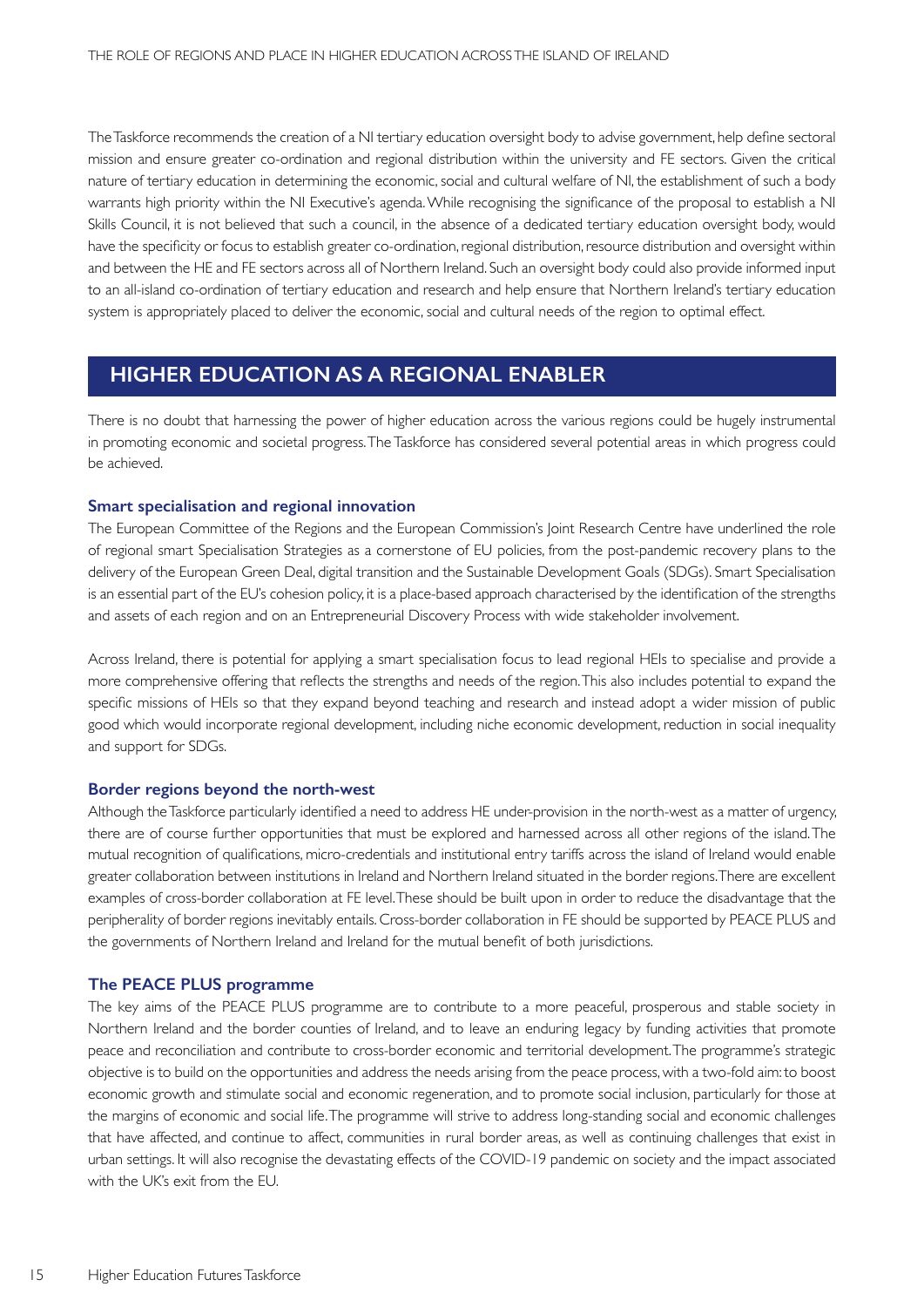The PEACE PLUS programme has been drafted to allow for support for activities that will address the challenges and opportunities in Northern Ireland and the border area as they arise over the coming years. Specifically, there will be investment under the economic regeneration theme to include support for business and skills development; and under the partnership and collaboration theme, there will be support for strategic planning and cementing cross-border collaboration at various levels between government (local and national), communities and citizens.

The programme area includes Northern Ireland and the border counties of Ireland, namely, Cavan, Donegal, Leitrim, Louth, Monaghan and Sligo. This is the core programme area, but there is also flexibility to include partners or activity outside the core area if appropriate. Cross-border collaboration is not strictly limited to the administrative borders of the programme but has a flexible geography, depending on the topic concerned. This is called a functional area and allows for organisations and institutions that are not based in the core programme area to get involved in projects by linking with partners in the core area.

The potential for relevant collaborations across the island provides an opportunity for increased partnerships and linkages among HEIs and researchers and must be fully explored. An engaged research approach that is collaborative, changeoriented, ethical, inclusive and creative should be utilised. It would stimulate interest in and engagement with the programme and would leverage PEACE PLUS for communities, to develop tertiary education alliances and to engage with civic and local stakeholders with a view to building the expertise for transformative projects. An engaged research approach would be flexible, allowing for the involvement of major players or the adoption of new methodologies to support a more outward and forward looking, bottom-up networking approach.

## **EUROPEAN UNIVERSITIES INITIATIVE**

In November 2017, the European Commission set out a vision for a European Education Area by 2025 'in which learning, studying and doing research would not be hampered by borders'.<sup>31</sup> This includes a role for universities beyond teaching, research and innovation to be able to 'address big societal challenges and become true engines of development for cities and regions and promote civic engagement'.<sup>32</sup> The aim of this initiative is to bring together a new generation of creative Europeans able to co-operate across languages, borders and disciplines to address societal challenges and skills shortages faced in Europe. The European Universities Initiative will be fully rolled out and scaled up under the next Erasmus programme 2021–2027 and, thus, provides further opportunities for Ireland to engage.

Eight Irish HEIs have successfully obtained competitive funding for their participation in seven new European University Alliances. It is strategically important that this significant Irish participation be facilitated with adequate resourcing in order to a play leading role in these alliances. These alliances provide Irish universities with an opportunity to deepen regional focus and the ability to impact societal challenges by working collaboratively with EU partner institutions. Funding is provided at EU level but it is important that Ireland takes steps to realise the potential of this vision for its universities and the regions which they service and invest appropriately in both time and resources. Participation in these alliances must be supported and adequately funded to ensure they secure the maximum benefits possible for the Irish education system.

<sup>31</sup> European Commission. Unlocking the potential of education and training to support the European project https://ec.europa.eu/education/sites/default/ files/factsheet-education-may2018-en.pdf

<sup>32</sup> See European Commission. European universities: a key pillar of the European Education Area http://sepie.es/doc/universidades-europeas/ EuropeanUniversities\_factsheet\_2020.pdf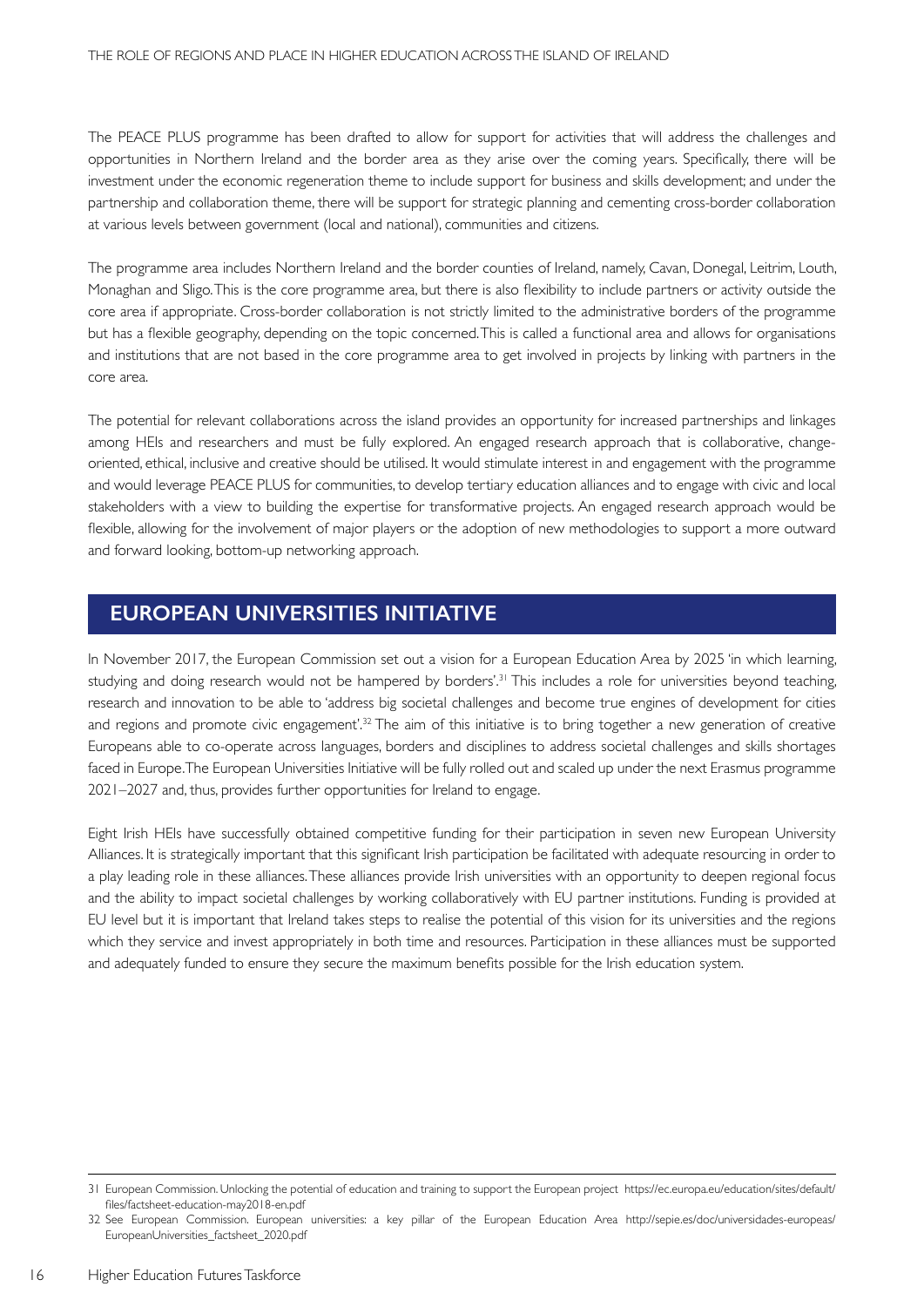## **CONCLUSION**

In reviewing the essential role of higher education and tertiary education in driving future development and wellbeing on the island of Ireland, the Taskforce has been convinced of the central importance of regional strategies and their implementation in underpinning economic, cultural and social development. Such strategies must be based on equity and fairness in the distribution of resources including infrastructure, services and communication facilities and should take due account of the value of place, such as to ensure that each region's character, culture and opportunities are built upon to enable it to develop to its full potential. Policies geared towards this end will ultimately be to the overall benefit of the island of Ireland and help to ensure peaceful and prosperous outcomes for its inhabitants.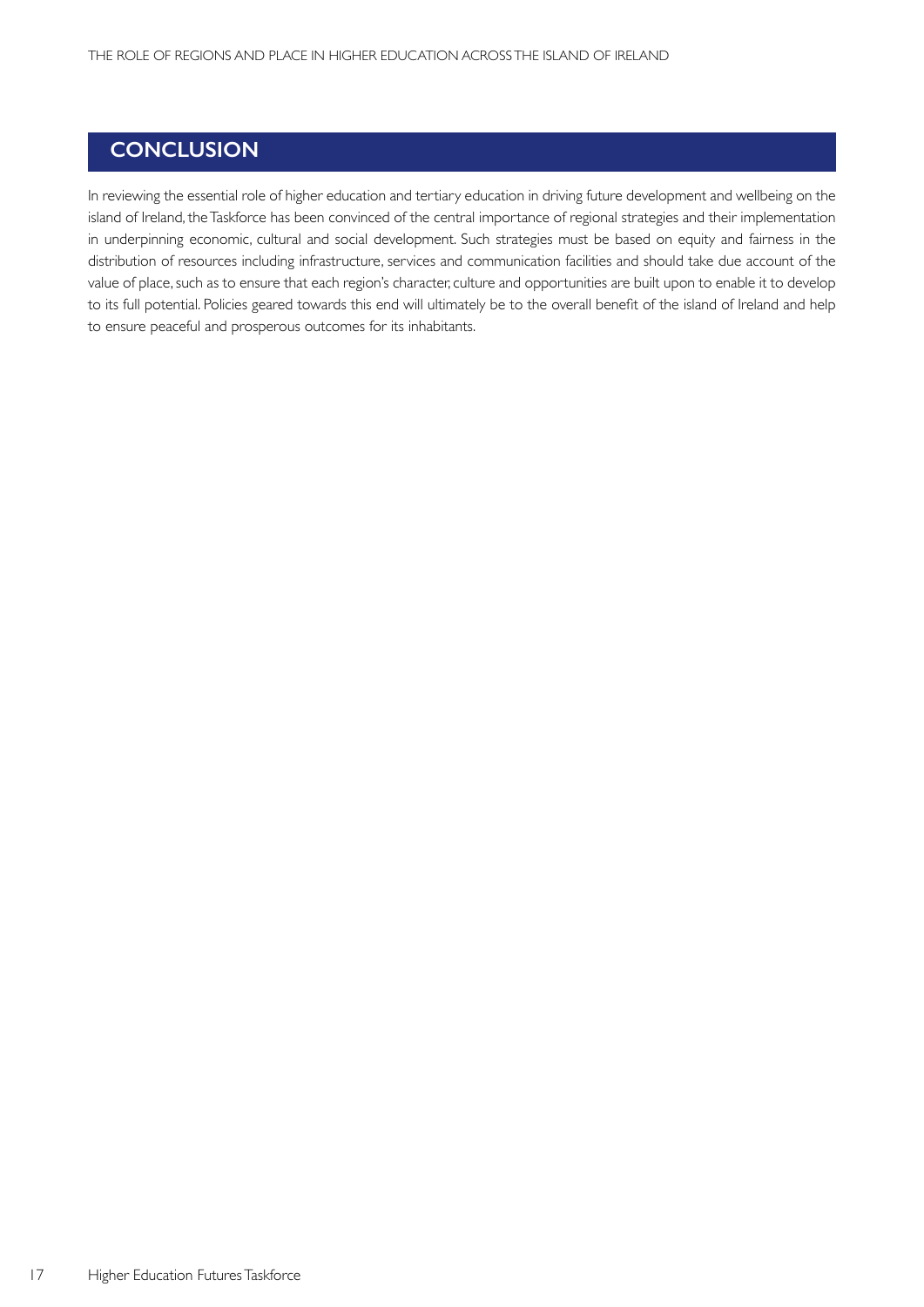## **APPENDIX**

#### **Members of the HE Futures Taskforce Regions and Place subgroup**

Roger Downer, MRIA, President Emeritus, University of Limerick

Jennifer Kenneally, Senior Programme Manager, Royal Irish Academy

Martin Mansergh, MRIA, Governing Board Member, Carlow College, St. Patricks.

Gerry McKenna, MRIA, Senior Vice-President, Royal Irish Academy

Helene McNulty, MRIA, Director of the Nutrition Innovation Centre for Food and Health (NICHE), Ulster University

Dr Lynn Ramsey, Regions and Place subgroup Chair, Programme Lead Multi-Campus Micro-credentials project, Irish Universities Association

Professor Simon Swain, FBA, Vice-President Research, British Academy, Vice-President Engagement, University of Warwick.

The subgroup would also like to acknowledge the contribution of Dr Jennifer Brennan, Director of Research, Development and Innovation, Technological Higher Education Association (THEA) for her valuable insights in this paper.

*The opinions expressed in this discussion paper are those of the HE Futures Regions and Place subgroup and do not necessarily represent those of the Royal Irish Academy.*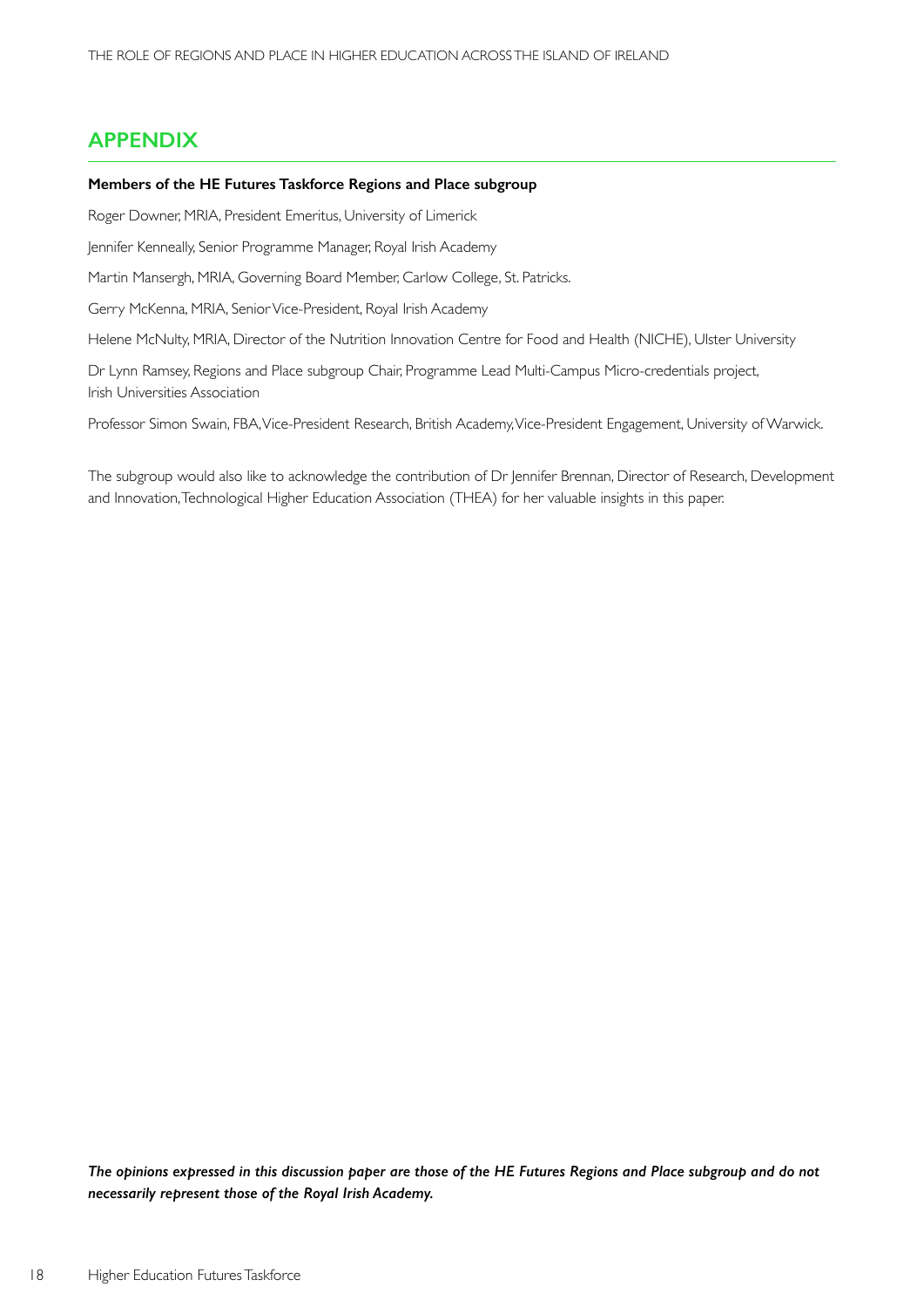## **REFERENCES**

Addressing the legacy of Northern Ireland's past. Presented to Parliament by the Secretary of State for Northern Ireland https://assets.publishing.service.gov.uk/government/uploads/system/uploads/attachment\_data/file/1002140/CP\_498\_ Addressing the Legacy of Northern Ireland s Past.pdf

Arbo, P. and Benneworth. P. 2006 *Understanding the regional contribution of higher education institutions: a literature review.* Paris. OECD.

A 10x economy. Northern Ireland's decade of innovation. Department for the Economy https://www.economy-ni.gov.uk/ sites/default/files/publications/economy/10x-economy-ni-decade-innovation.pdf

Benneworth, P., Pinheiro, R. and Sánchez-Barrioluengo, M. 2016 One size does not fit all! New perspectives on the university in the social knowledge economy. Science and Public Policy 43(6), 731–5

Boucher, G., Conway, C. and Van Der Meer, E. 2003 Tiers of engagement by universities in their region's development. *Regional Studies* 37(9), 887–97.

Briefing on Northern Ireland budgetary outlook 2018–2020 https://www.ria.ie/sites/default/files/ria\_ni\_budget\_2018-20\_ final.pdf

Celtic Academies Alliance launched to pool expertise. Critical time as the higher education and research sectors deal with challenges of Covid-19 and Brexit

https://www.scienceinparliament.org.uk/celtic-academies-alliance-launched-to-pool-expertise/

Centre for Cross Border Studies. 2020 The Cross-border further education and higher education cluster for the northwest city regionhttps://crossborder.ie/site2015/wp-content/uploads/2020/08/Cross-border-Further-Education-and-Higher-Education-Cluster-for-the-North-West-City-Region18113.pdf

City deal and inclusive future fund. Delivering inclusive growth for the Derry-Londonderry & Strabane City region https:// www.derrystrabane.com/citydeal

European Commission. European universities: a key pillar of the European Education Area. http://sepie.es/doc/universidadeseuropeas/EuropeanUniversities factsheet 2020.pdf

European Commission. Regional innovation scoreboardhttps://ec.europa.eu/growth/industry/policy/innovation/regional\_en

European Commission. Unlocking the potential of education and training to support the European project https://ec.europa. eu/education/sites/default/files/factsheet-education-may2018-en.pdf

Facer, K. 2020 Beyond business as usual: higher education in the era of climate change. Higher Education Policy Institute (HEPI) https://www.hepi.ac.uk/wp-content/uploads/2020/12/HEPI\_Beyond-business-as-usual\_Higher-education-in-the-eraof-climate-change\_Debate-Paper-24\_FINAL.pdf

Forth, T. and Jones, R.A.L. 2020 The missing £4 billion making R&D work for the whole UK https://media.nesta.org.uk/ documents/The\_Missing\_4\_Billion\_Making\_RD\_work\_for\_the\_whole\_UK\_v4.pdf

Hewitt, R. Demand for higher education to 2035 https://www.hepi.ac.uk/wp-content/uploads/2020/10/Demand-for-Higher-Education-to-2035\_HEPI-Report-134\_FINAL.pdf

Higher Education Authority ROI Enrolments 2014/15 – 2018/19 | Statistics | Higher Education Authority (hea.ie)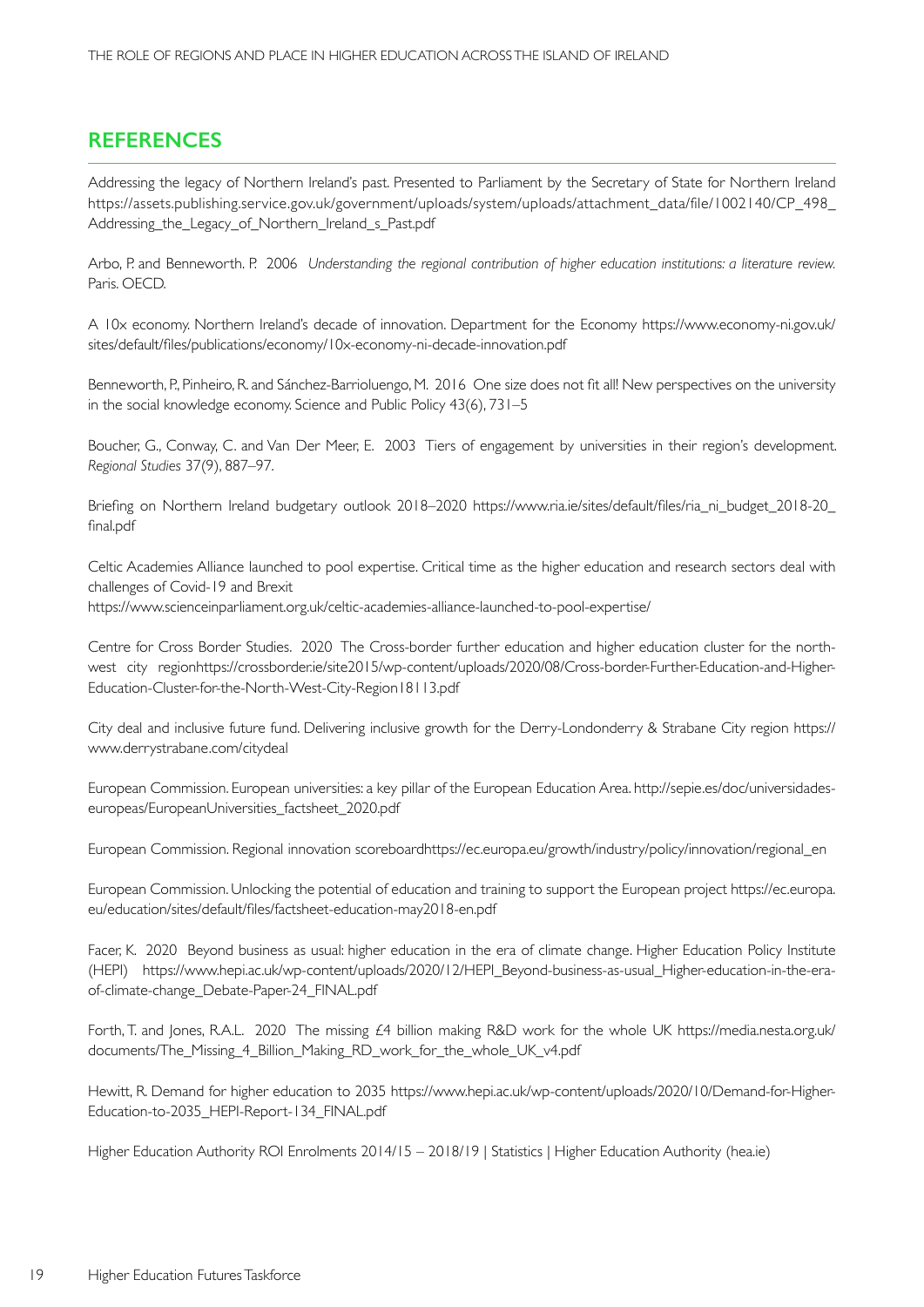Iammarino, S., Rodríguez-Pose, A., and Storper, M. 2017 Why regional development matters for Europe's economic future. Working papers of the Directorate-General for Regional and Urban Policy, WP 07/2017. Brussels. European Commission.

Maloney, E.J. and Kim, J. 2020 Fall scenario #13: a HyFlex model. The challenge of flexibility https://www.insidehighered.com/blogs/learning-innovation/fall-scenario-13-hyflex-model

Matters for Europe's economic future. Working papers of the Directorate-General for Regional and Urban Policy, WP 07/2017. Brussels. European Commission.

Millward, C. What's the relationship between where you come from, where you go to university and your opportunities for a well-paid job?https://www.officeforstudents.org.uk/news-blog-and-events/blog/what-s-the-relationship-between-where-youcome-from-where-you-go-to-university-and-your-opportunities-for-a-well-paid-graduate-job/

McCann, P. 2016 *The UK regional–national economic problem. Geography, globalisation and governance.* London. Routledge.

Pivotal: retaining and regaining talent https://www.pivotalppf.org/cmsfiles//Retaining-and-Regaining-talent-report-V1.pdf

Project Ireland 2040 https://www.gov.ie/en/campaigns/09022006-project-ireland-2040/

Report of the Technological Universities Research Network (TURN) to the Department of Education and Skills 2019 https://hea.ie/assets/uploads/2019/12/Report-of-the-TU-Research-Network-2019.pdf

Research and innovation: after the EU referendum https://royalsociety.org/-/media/policy/Publications/2016/19-07-16-eu-referendum-statement.pdf

Rodríguez-Pose, A. 2017 The revenge of the places that don't matter (and what to do about it). *Cambridge Journal of Regions, Economy and Society* 11 (1), pp. 189–209.

Royal Irish Academy. Advice paper on the sustainability of the Northern Ireland higher education sector https://www.ria.ie/ sites/default/files/ria\_advice\_no10\_2\_21.pdf

Royal Irish Academy. Briefing on Northern Ireland budgetary outlook 2018–2020 https://www.ria.ie/sites/default/files/ria\_ni\_budget\_2018-20\_final.pdf

Shared Island Unit https://www.gov.ie/en/publication/de9fc-shared-island/ THEA 2020 Impact through partnership http://www.thea.ie/impact2020

Tomaney, J., Pike, A., and Rodríguez-Pose, A. 2010 Local and regional development in times of crisis, Environment and Planning A, 42(4), 771–9.

UK Research and Development Roadmap 2020 https://assets.publishing.service.gov.uk/government/uploads/system/uploads/attachment\_data/file/896799/UK\_Research\_ and\_Development\_Roadmap.pdf

Watson, D. 2006 Seminar series on mass higher education in UK and international contexts. Briefing paper: How to think about widening participation in UK higher education. Institute of Education, University of London.